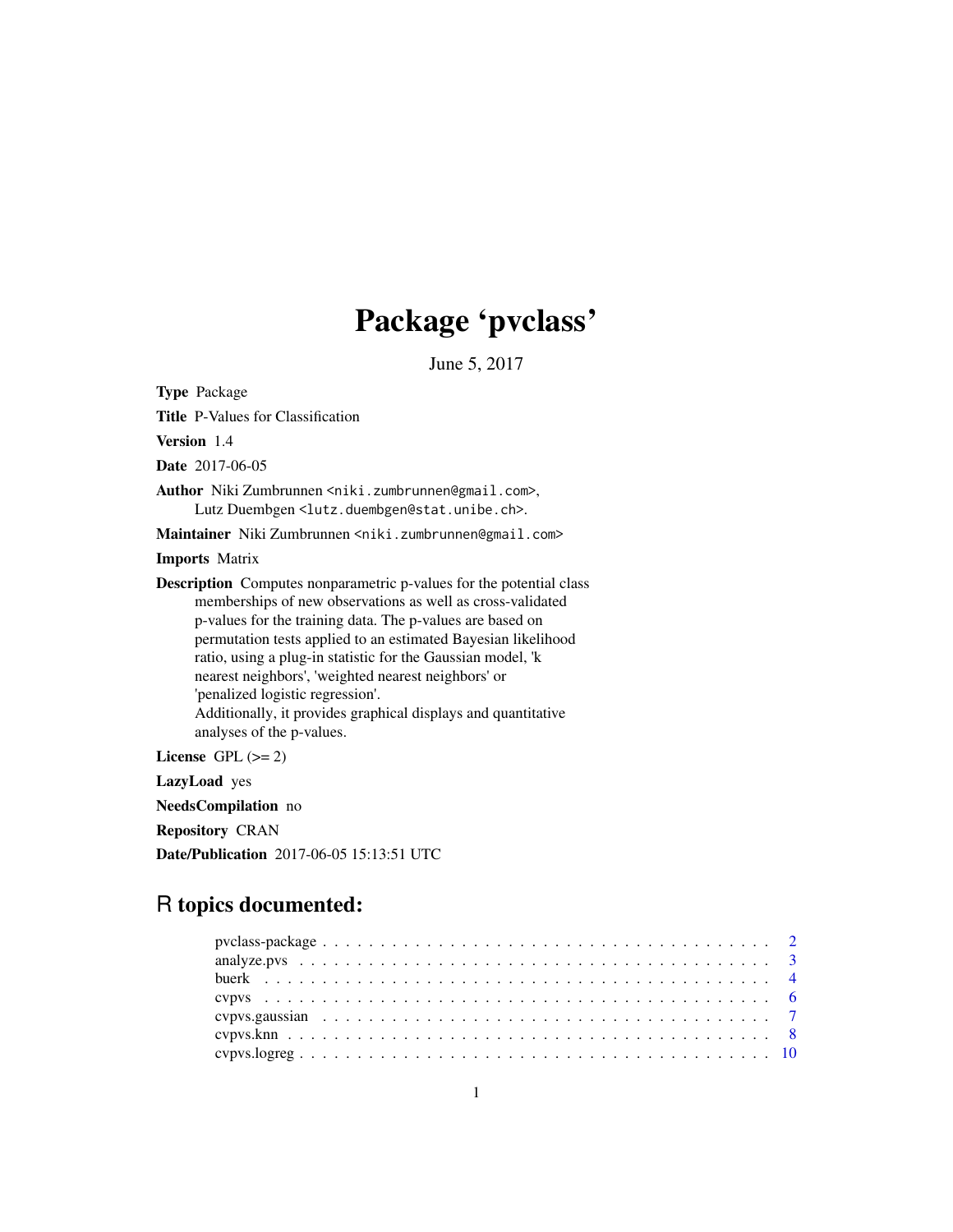<span id="page-1-0"></span>

| Index |  |  |  |  |  |  |  |  |  |  |  |  |  |  |  |  |  |  |  |
|-------|--|--|--|--|--|--|--|--|--|--|--|--|--|--|--|--|--|--|--|
|       |  |  |  |  |  |  |  |  |  |  |  |  |  |  |  |  |  |  |  |
|       |  |  |  |  |  |  |  |  |  |  |  |  |  |  |  |  |  |  |  |
|       |  |  |  |  |  |  |  |  |  |  |  |  |  |  |  |  |  |  |  |
|       |  |  |  |  |  |  |  |  |  |  |  |  |  |  |  |  |  |  |  |
|       |  |  |  |  |  |  |  |  |  |  |  |  |  |  |  |  |  |  |  |
|       |  |  |  |  |  |  |  |  |  |  |  |  |  |  |  |  |  |  |  |

pvclass-package *P-Values for Classification*

## Description

Computes nonparametric p-values for the potential class memberships of new observations as well as cross-validated p-values for the training data. The p-values are based on permutation tests applied to an estimated Bayesian likelihood ratio, using a plug-in statistic for the Gaussian model, 'k nearest neighbors', 'weighted nearest neighbors' or 'penalized logistic regression'.

Additionally, it provides graphical displays and quantitative analyses of the p-values.

## Details

Use [cvpvs](#page-5-1) to compute cross-validated p-values, [pvs](#page-13-1) to classify new observations and [analyze.pvs](#page-2-1) to analyze the p-values.

## Author(s)

Niki Zumbrunnen <niki.zumbrunnen@gmail.com> Lutz Dümbgen <lutz.duembgen@stat.unibe.ch> [www.imsv.unibe.ch/duembgen/index\\_ger.html](www.imsv.unibe.ch/duembgen/index_ger.html)

## References

Zumbrunnen N. and Dümbgen L. (2017) pvclass: An R Package for p Values for Classification. *Journal of Statistical Software 78(4)*, 1–19. doi:10.18637/jss.v078.i04

Dümbgen L., Igl B.-W. and Munk A. (2008) P-Values for Classification. *Electronic Journal of Statistics 2*, 468–493, available at <http://dx.doi.org/10.1214/08-EJS245>.

Zumbrunnen N. (2014) P-Values for Classification – Computational Aspects and Asymptotics. Ph.D. thesis, University of Bern, available at <http://boris.unibe.ch/id/eprint/53585>.

## Examples

```
X <- iris[c(1:49, 51:99, 101:149), 1:4]
Y <- iris[c(1:49, 51:99, 101:149), 5]
NewX <- iris[c(50, 100, 150), 1:4]
cv \leftarrow cvpvs(X,Y)analyze.pvs(cv,Y)
```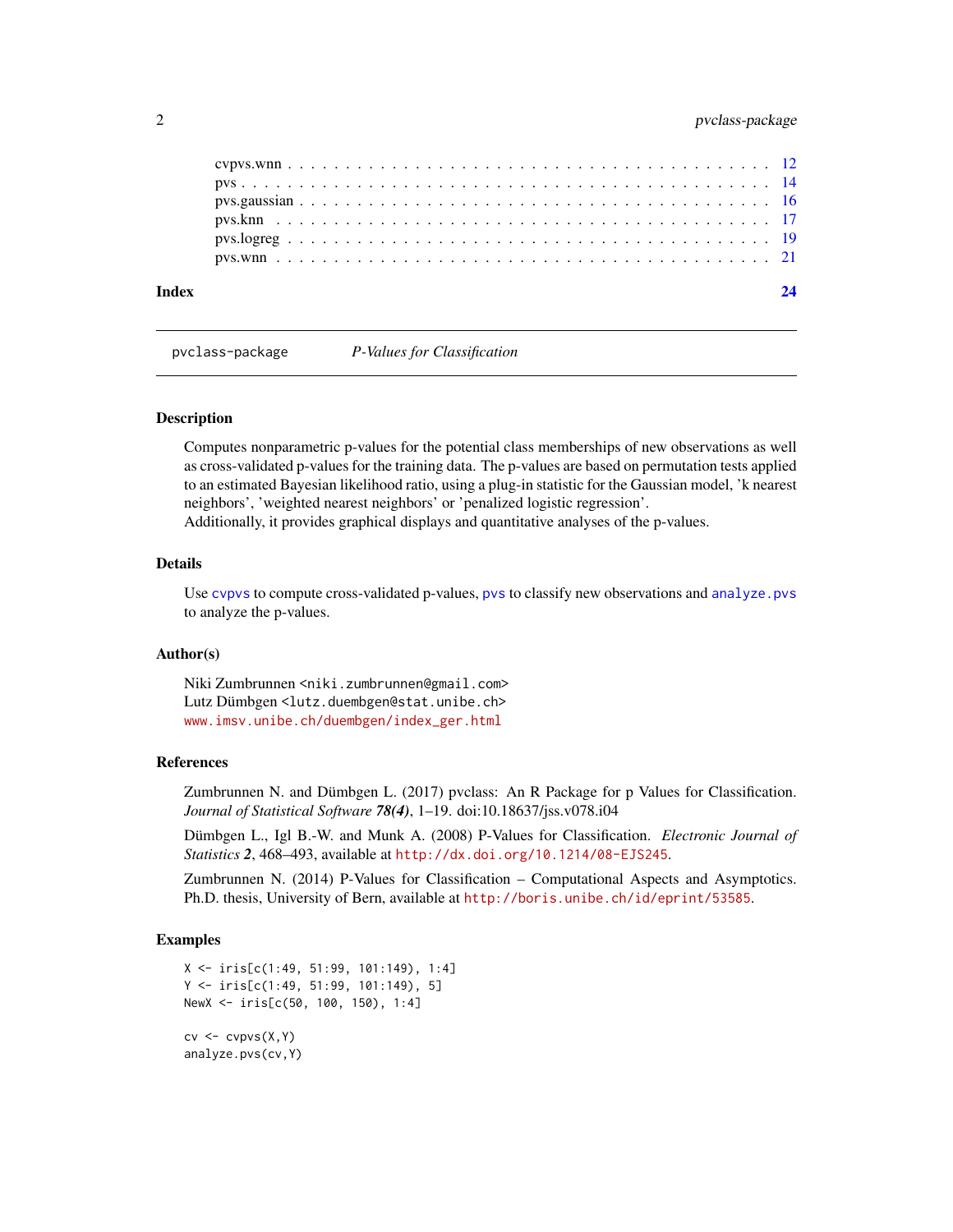```
pv <- pvs(NewX, X, Y, method = 'k', k = 10)analyze.pvs(pv)
```

```
analyze.pvs Analyze P-Values
```
## **Description**

Graphical displays and quantitative analyses of a matrix of p-values.

## Usage

```
analyze.pvs(pv, Y = NULL, alpha = 0.05, roc = TRUE, pvplot = TRUE, cex = 1)
```
#### Arguments

| pv     | matrix with p-values, e.g. output of cypys or pys.                                                         |
|--------|------------------------------------------------------------------------------------------------------------|
| Y      | optional. Vector indicating the classes which the observations belong to.                                  |
| alpha  | test level, i.e. 1 - confidence level.                                                                     |
| roc    | logical. If TRUE and Y is not NULL, ROC curves are plotted.                                                |
| pvplot | logical. If TRUE or Y is NULL, the p-values are displayed graphically.                                     |
| cex    | A numerical value giving the amount by which plotting text should be magnified<br>relative to the default. |

#### Details

Displays the p-values graphically, i.e. it plots for each p-value a rectangle. The area of this rectangle is proportional to the the p-value. The rectangle is drawn blue if the p-value is greater than alpha and red otherwise.

If Y is not NULL, i.e. the class memberships of the observations are known (e.g. cross-validated pvalues), then additionally it plots the empirical ROC curves and prints some empirical conditional inclusion probabilities  $I(b, \theta)$  and/or pattern probabilities  $P(b, S)$ . Precisely,  $I(b, \theta)$  is the proportion of training observations of class b whose p-value for class  $\theta$  is greater than  $\alpha$ , while  $P(b, S)$  is the proportion of training observations of class b such that the  $(1 - \alpha)$ -prediction region equals S.

## Value

T Table containing empirical conditional inclusion and/or pattern probabilities for each class b. In case of  $L = 2$  or  $L = 3$  classes, all patterns S are considered. In case of  $L > 3$ , all inclusion probabilities and some special patters S are considered.

## Author(s)

Niki Zumbrunnen <niki.zumbrunnen@gmail.com> Lutz Dümbgen <lutz.duembgen@stat.unibe.ch> [www.imsv.unibe.ch/duembgen/index\\_ger.html](www.imsv.unibe.ch/duembgen/index_ger.html)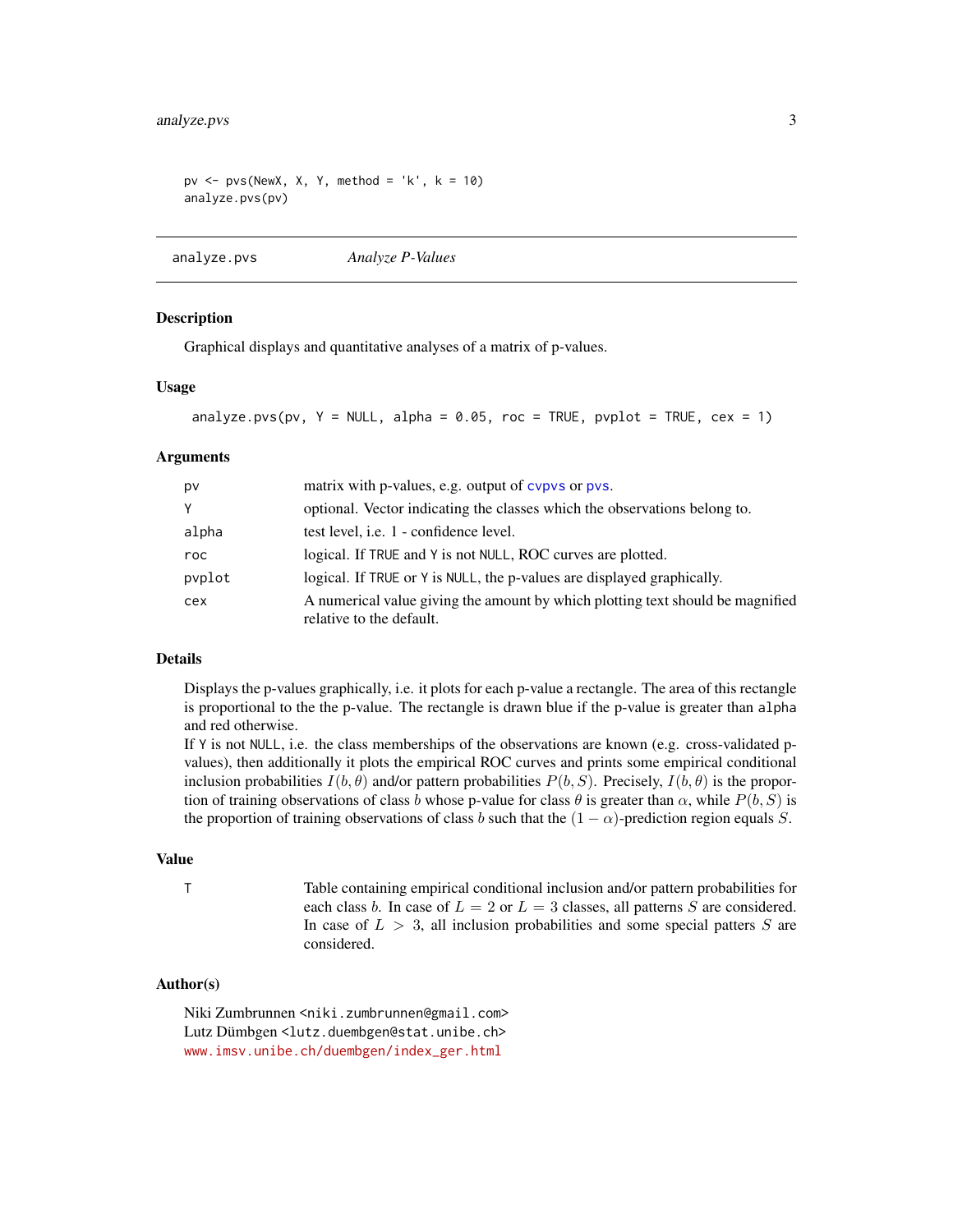## <span id="page-3-0"></span>References

Zumbrunnen N. and Dümbgen L. (2017) pvclass: An R Package for p Values for Classification. *Journal of Statistical Software 78(4)*, 1–19. doi:10.18637/jss.v078.i04

Dümbgen L., Igl B.-W. and Munk A. (2008) P-Values for Classification. *Electronic Journal of Statistics 2*, 468–493, available at <http://dx.doi.org/10.1214/08-EJS245>.

Zumbrunnen N. (2014) P-Values for Classification – Computational Aspects and Asymptotics. Ph.D. thesis, University of Bern, available at <http://boris.unibe.ch/id/eprint/53585>.

#### See Also

[cvpvs,](#page-5-1) [pvs](#page-13-1)

## Examples

```
X <- iris[c(1:49, 51:99, 101:149), 1:4]
Y <- iris[c(1:49, 51:99, 101:149), 5]
NewX <- iris[c(50, 100, 150), 1:4]
cv \leftarrow cvpvs(X,Y)analyze.pvs(cv,Y)
pv <- pvs(NewX, X, Y, method = 'k', k = 10)analyze.pvs(pv)
```
buerk *Medical Dataset*

#### **Description**

This data set collected by Dr. Bürk at the university hospital in Lübeck contains data of 21556 surgeries in a certain time period (end of the nineties). Besides the mortality and the morbidity it contains 21 variables describing the condition of the patient and the surgery.

## Usage

data(buerk)

## Format

A data frame with 21556 observations on the following 23 variables.

age Age in years

sex  $Sex(1 = female, 0 = male)$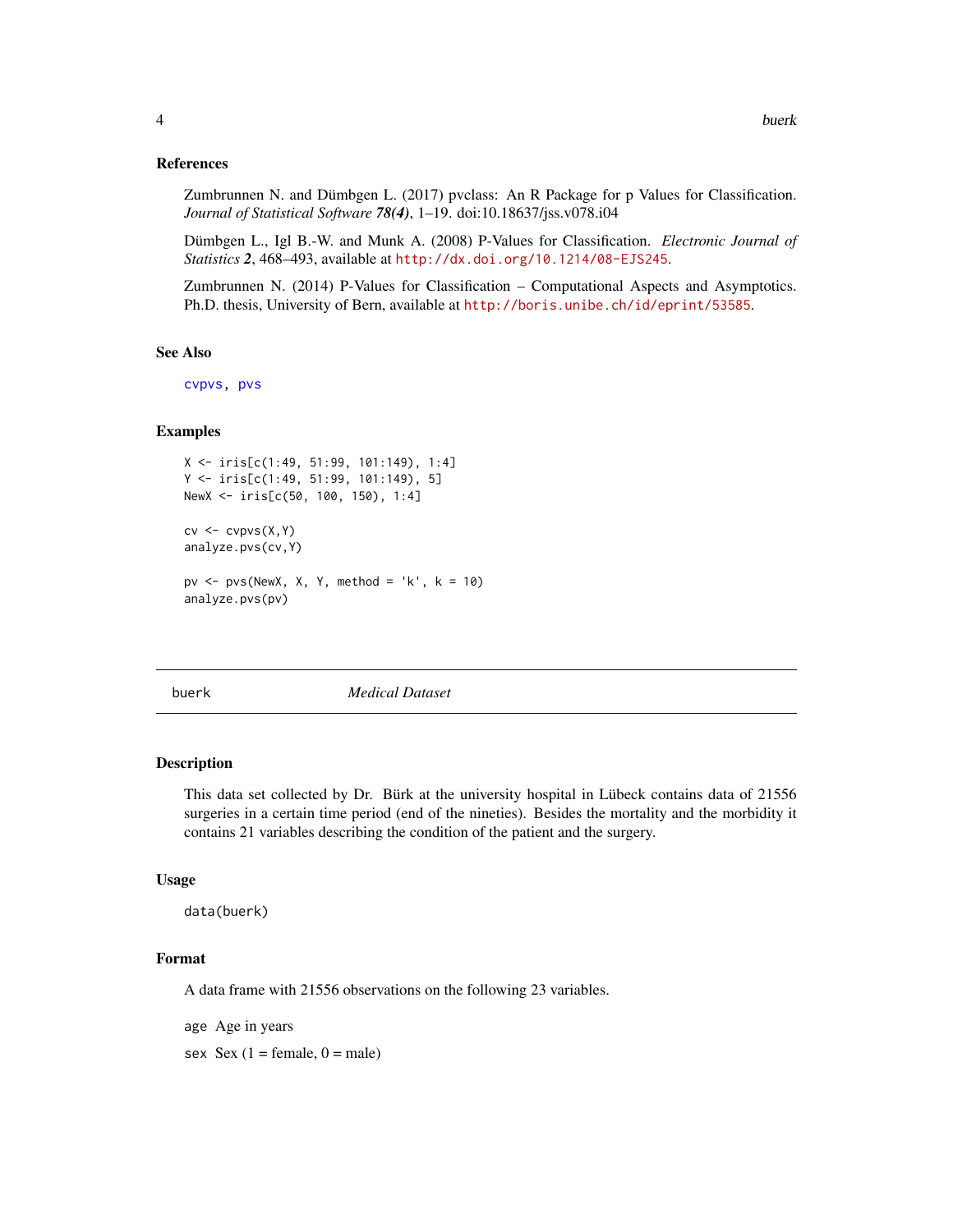buerk 55 and 55 and 55 and 55 and 55 and 55 and 55 and 55 and 55 and 55 and 55 and 55 and 55 and 55 and 55 and 55 and 55 and 55 and 55 and 55 and 55 and 55 and 55 and 55 and 55 and 55 and 55 and 55 and 55 and 55 and 55 and

- asa ASA-Score (American Society of Anesthesiologists), describes the physical condition on an ordinal scale:
	- $1 = A$  normal healthy patient
	- $2 = A$  patient with mild systemic disease
	- $3 = A$  patient with severe systemic disease
	- $4 = A$  patient with severe systemic disease that is a constant threat to life
	- 5 = A moribund patient who is not expected to survive without the operation
	- 6 = A declared brain-dead patient whose organs are being removed for donor purposes
- rf\_cer Risk factor: cerebral  $(1 = yes, 0 = no)$
- rf\_car Risk factor: cardiovascular  $(1 = yes, 0 = no)$
- rf\_pul Risk factor: pulmonary  $(1 = yes, 0 = no)$
- rf\_ren Risk factor: renal  $(1 = yes, 0 = no)$
- rf\_hep Risk factor: hepatic  $(1 = yes, 0 = no)$
- rf\_imu Risk factor: immunological  $(1 = yes, 0 = no)$
- rf\_metab Risk factor: metabolic  $(1 = yes, 0 = no)$
- rf\_noc Risk factor: uncooperative, unreliable  $(1 = yes, 0 = no)$
- e\_malig Etiology: malignant  $(1 = yes, 0 = no)$
- $e$ <sub>-vascu</sub> Etiology: vascular  $(1 = yes, 0 = no)$
- antibio Antibiotics therapy  $(1 = yes, 0 = no)$
- op Surgery indicated  $(1 = yes, 0 = no)$
- opacute Emergency operation  $(1 = yes, 0 = no)$
- optime Surgery time in minutes
- opsepsis Septic surgery  $(1 = yes, 0 = no)$
- opskill Expirienced surgeond, i.e. senior physician  $(1 = yes, 0 = no)$
- blood Blood transfusion necessary  $(1 = yes, 0 = no)$
- icu Intensive care necessary  $(1 = yes, 0 = no)$
- mortal Mortality  $(1 = yes, 0 = no)$
- morb Morbidity  $(1 = yes, 0 = no)$

## Source

Dümbgen L., Igl B.-W. and Munk A. (2008) P-Values for Classification. *Electronic Journal of Statistics 2*, 468–493, available at <http://dx.doi.org/10.1214/08-EJS245>.

## References

Zumbrunnen N. and Dümbgen L. (2017) pvclass: An R Package for p Values for Classification. *Journal of Statistical Software 78(4)*, 1–19. doi:10.18637/jss.v078.i04

Zumbrunnen N. (2014) P-Values for Classification – Computational Aspects and Asymptotics. Ph.D. thesis, University of Bern, available at <http://boris.unibe.ch/id/eprint/53585>.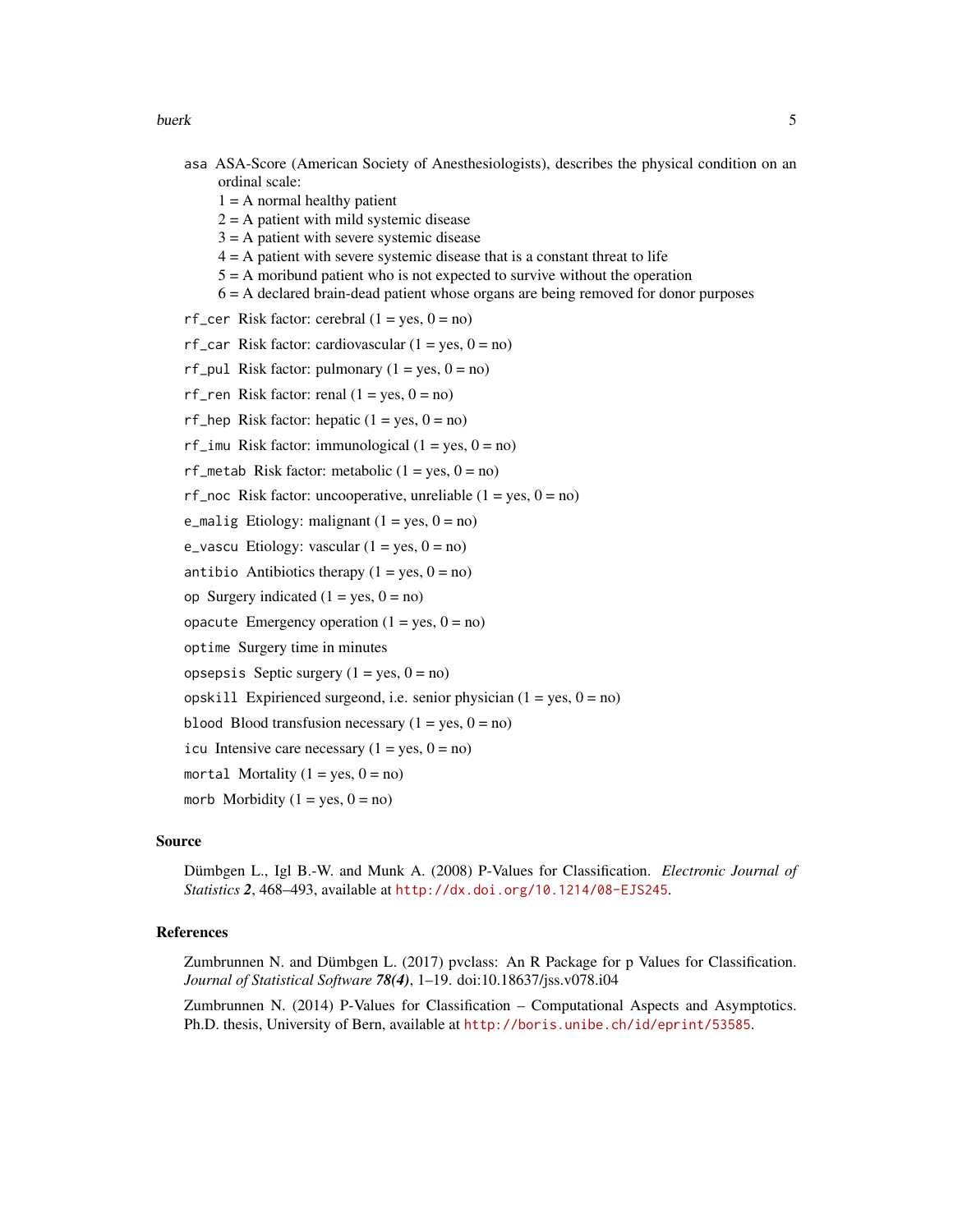## <span id="page-5-1"></span><span id="page-5-0"></span>Description

Computes cross-validated nonparametric p-values for the potential class memberships of the training data.

## Usage

```
cvpvs(X, Y, method = c('gaussian', 'knn', 'wnn', 'logreg'), ...)
```
#### Arguments

| X      | matrix containing training observations, where each observation is a row vector.                                                                                                                                                                  |
|--------|---------------------------------------------------------------------------------------------------------------------------------------------------------------------------------------------------------------------------------------------------|
| Y      | vector indicating the classes which the training observations belong to.                                                                                                                                                                          |
| method | one of the following methods:<br>'gaussian': plug-in statistic for the standard Gaussian model,<br>'knn': k nearest neighbors,<br>'wnn': weighted nearest neighbors,<br>'logreg': multicategory logistic regression with <i>l</i> 1-penalization. |
|        | further arguments depending on the method (see cypys, gaussian,<br>cvpvs.knn, cvpvs.wnn, cvpvs.logreg).                                                                                                                                           |

## Details

Computes cross-validated nonparametric p-values for the potential class memberships of the training data. Precisely, for each feature vector  $X[i, j]$  and each class b the number PV[i,b] is a p-value for the null hypothesis that  $Y[i] = b$ .

This p-value is based on a permutation test applied to an estimated Bayesian likelihood ratio, using a plug-in statistic for the Gaussian model, 'k nearest neighbors', 'weighted nearest neighbors' or multicategory logistic regression with l1-penalization (see [cvpvs.gaussian,](#page-6-1) [cvpvs.knn,](#page-7-1) [cvpvs.wnn,](#page-11-1) [cvpvs.logreg](#page-9-1)) with estimated prior probabilities  $N(b)/n$ . Here  $N(b)$  is the number of observations of class b and n is the total number of observations.

## Value

PV is a matrix containing the cross-validated p-values. Precisely, for each feature vector  $X[i, ]$  and each class b the number  $PV[i, b]$  is a p-value for the null hypothesis that  $Y[i] = b$ .

## Author(s)

Niki Zumbrunnen <niki.zumbrunnen@gmail.com> Lutz Dümbgen <lutz.duembgen@stat.unibe.ch> [www.imsv.unibe.ch/duembgen/index\\_ger.html](www.imsv.unibe.ch/duembgen/index_ger.html)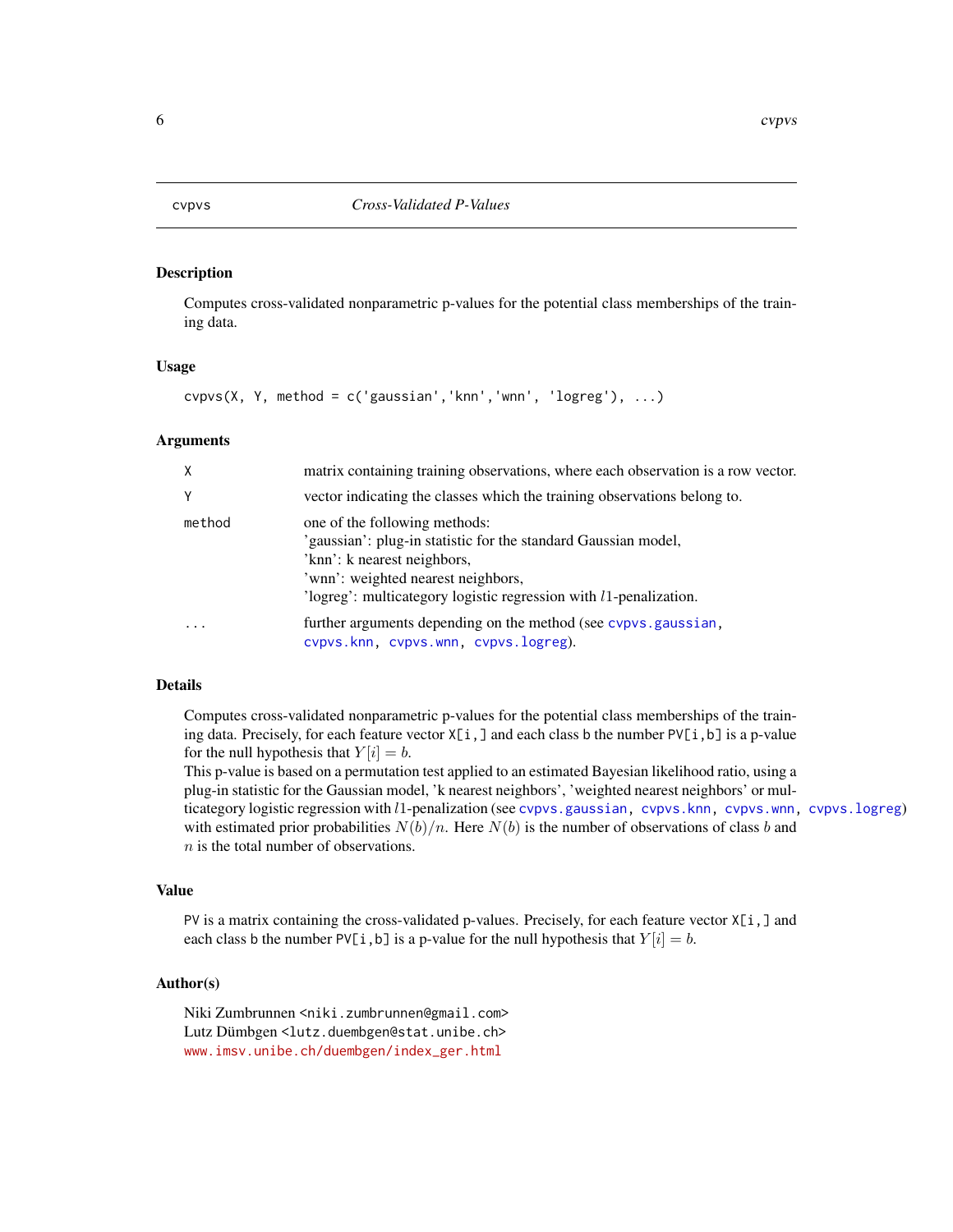## <span id="page-6-0"></span>cvpvs.gaussian 7

## References

Zumbrunnen N. and Dümbgen L. (2017) pvclass: An R Package for p Values for Classification. *Journal of Statistical Software 78(4)*, 1–19. doi:10.18637/jss.v078.i04

Dümbgen L., Igl B.-W. and Munk A. (2008) P-Values for Classification. *Electronic Journal of Statistics 2*, 468–493, available at <http://dx.doi.org/10.1214/08-EJS245>.

Zumbrunnen N. (2014) P-Values for Classification – Computational Aspects and Asymptotics. Ph.D. thesis, University of Bern, available at <http://boris.unibe.ch/id/eprint/53585>.

## See Also

[cvpvs.gaussian,](#page-6-1) [cvpvs.knn,](#page-7-1) [cvpvs.wnn,](#page-11-1) [cvpvs.logreg,](#page-9-1) [pvs,](#page-13-1) [analyze.pvs](#page-2-1)

## Examples

```
X \leftarrow \text{iris}[, 1:4]Y \leftarrow \{ \text{iris}[ , 5]
```
cvpvs(X,Y,method='k',k=10,distance='d')

<span id="page-6-1"></span>cvpvs.gaussian *Cross-Validated P-Values (Gaussian)*

## Description

Computes cross-validated nonparametric p-values for the potential class memberships of the training data. The p-values are based on a plug-in statistic for the standard Gaussian model. The latter means that the conditional distribution of X, given  $Y = y$ , is Gaussian with mean depending on y and a global covariance matrix.

#### Usage

```
cvpvs.gaussian(X, Y, cova = c('standard', 'M', 'sym'))
```
#### Arguments

| X    | matrix containing training observations, where each observation is a row vector.                                                |
|------|---------------------------------------------------------------------------------------------------------------------------------|
|      | vector indicating the classes which the training observations belong to.                                                        |
| cova | estimator for the covariance matrix:<br>'standard': standard estimator,<br>'M': M-estimator,<br>'sym': symmetrized M-estimator. |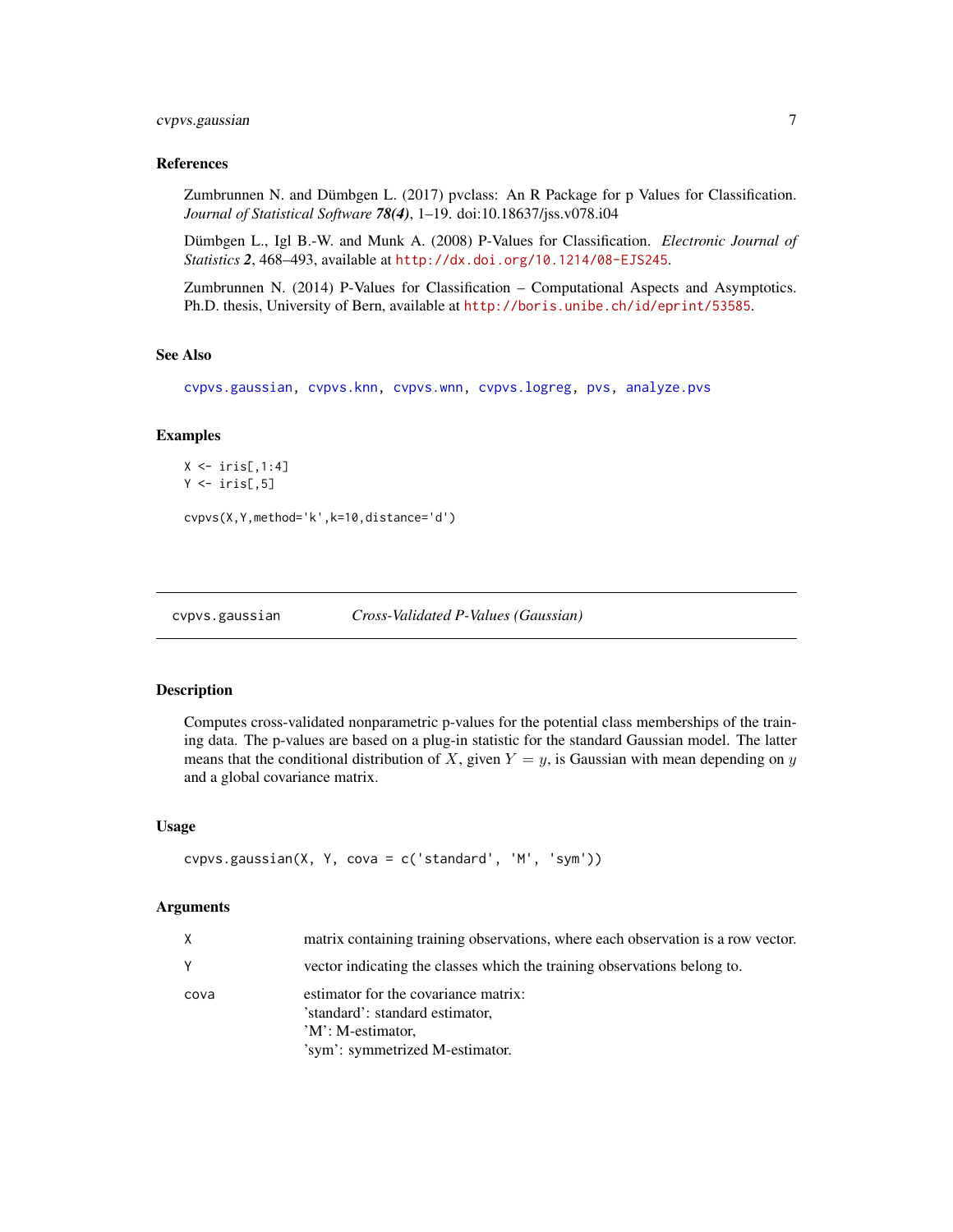## <span id="page-7-0"></span>Details

Computes cross-validated nonparametric p-values for the potential class memberships of the training data. Precisely, for each feature vector  $X[i, j]$  and each class b the number PV[i, b] is a p-value for the null hypothesis that  $Y[i] = b$ .

This p-value is based on a permutation test applied to an estimated Bayesian likelihood ratio, using a plug-in statistic for the standard Gaussian model with estimated prior probabilities  $N(b)/n$ . Here  $N(b)$  is the number of observations of class b and n is the total number of observations.

## Value

PV is a matrix containing the cross-validated p-values. Precisely, for each feature vector  $X[i, ]$  and each class b the number PV[i, b] is a p-value for the null hypothesis that  $Y[i] = b$ .

## Author(s)

Niki Zumbrunnen <niki.zumbrunnen@gmail.com> Lutz Dümbgen <lutz.duembgen@stat.unibe.ch> [www.imsv.unibe.ch/duembgen/index\\_ger.html](www.imsv.unibe.ch/duembgen/index_ger.html)

## References

Zumbrunnen N. and Dümbgen L. (2017) pvclass: An R Package for p Values for Classification. *Journal of Statistical Software 78(4)*, 1–19. doi:10.18637/jss.v078.i04

Dümbgen L., Igl B.-W. and Munk A. (2008) P-Values for Classification. *Electronic Journal of Statistics 2*, 468–493, available at <http://dx.doi.org/10.1214/08-EJS245>.

Zumbrunnen N. (2014) P-Values for Classification – Computational Aspects and Asymptotics. Ph.D. thesis, University of Bern, available at <http://boris.unibe.ch/id/eprint/53585>.

## See Also

[cvpvs,](#page-5-1) [cvpvs.knn,](#page-7-1) [cvpvs.wnn,](#page-11-1) [cvpvs.logreg](#page-9-1)

## Examples

```
X \leftarrow \text{iris}[, 1:4]Y \leftarrow \text{iris}[, 5]cvpvs.gaussian(X, Y, cova = 'standard')
```
<span id="page-7-1"></span>cvpvs.knn *Cross-Validated P-Values (k Nearest Neighbors)*

## Description

Computes cross-validated nonparametric p-values for the potential class memberships of the training data. The p-values are based on 'k nearest neighbors'.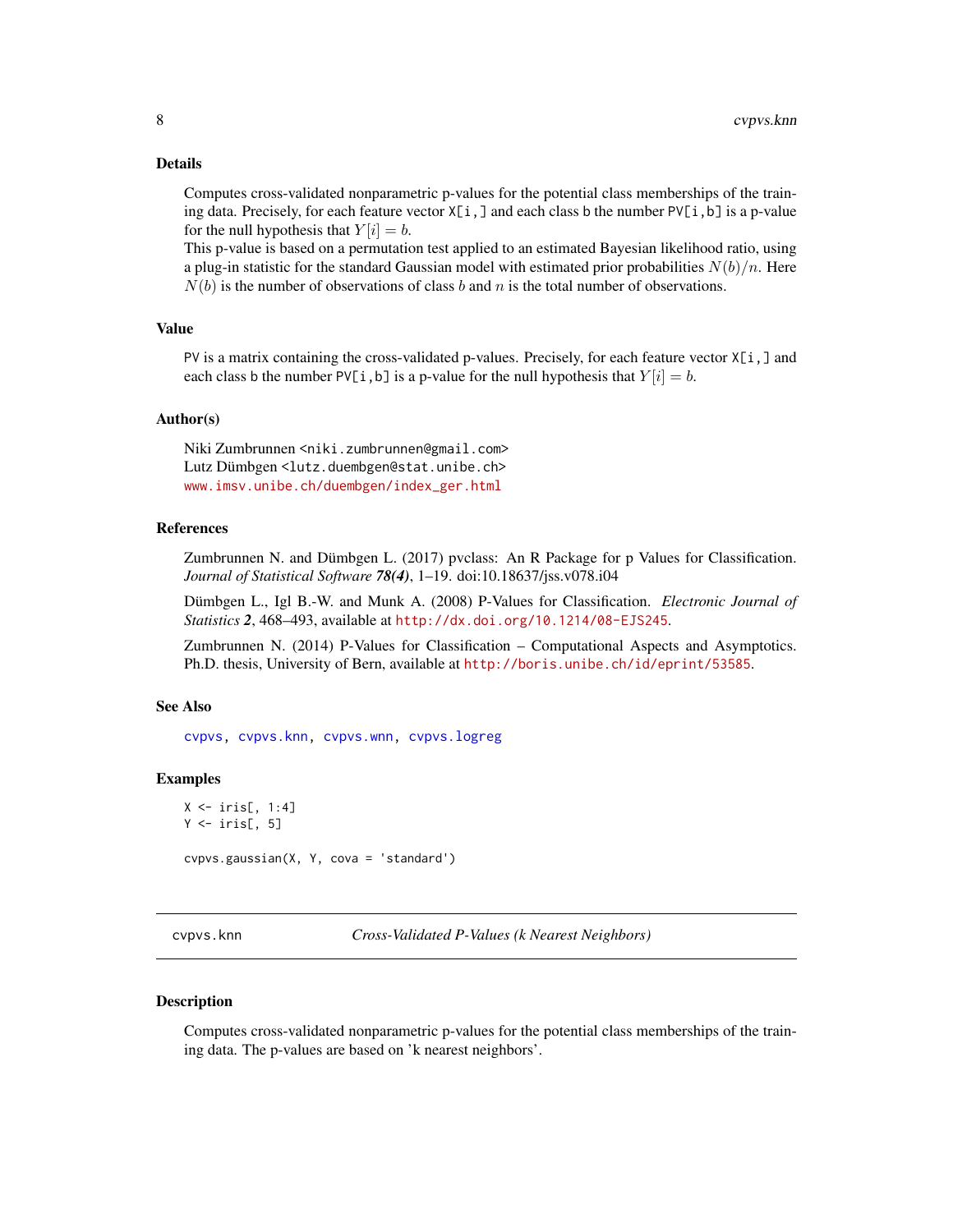#### cvpvs.knn 9

## Usage

```
cvpvs.knn(X, Y, k = NULL, distance = c('euclidean', 'ddeuclidean',
          'mahalanobis'), cova = c('standard', 'M', 'sym'))
```
## Arguments

| $\mathsf{X}$ | matrix containing training observations, where each observation is a row vector.                                                                                                                |
|--------------|-------------------------------------------------------------------------------------------------------------------------------------------------------------------------------------------------|
| Y            | vector indicating the classes which the training observations belong to.                                                                                                                        |
| k            | number of nearest neighbors. If k is a vector or $k = NULL$ , the program searches<br>for the best k. For more information see section 'Details'.                                               |
| distance     | the distance measure:<br>"euclidean": fixed Euclidean distance,<br>"ddeuclidean": data driven Euclidean distance (component-wise standardiza-<br>tion),<br>"mahalanobis": Mahalanobis distance. |
| cova         | estimator for the covariance matrix:<br>'standard': standard estimator,<br>'M': M-estimator,<br>'sym': symmetrized M-estimator.                                                                 |

#### Details

Computes cross-validated nonparametric p-values for the potential class memberships of the training data. Precisely, for each feature vector  $X[i, j]$  and each class b the number PV[i,b] is a p-value for the null hypothesis that  $Y[i] = b$ .

This p-value is based on a permutation test applied to an estimated Bayesian likelihood ratio, using 'k nearest neighbors' with estimated prior probabilities  $N(b)/n$ . Here  $N(b)$  is the number of observations of class  $b$  and  $n$  is the total number of observations.

If k is a vector, the program searches for the best k. To determine the best k for the p-value  $PV[i, b]$ , the class label of the training observation  $X[i]$ , is set temporarily to b and then for all training observations with  $Y[j]$  != b the proportion of the k nearest neighbors of  $X[j, ]$  belonging to class b is computed. Then the k which minimizes the sum of these values is chosen.

If  $k = \text{NULL}$ , it is set to 2:ceiling(length(Y)/2).

#### Value

PV is a matrix containing the cross-validated p-values. Precisely, for each feature vector  $X[i, ]$  and each class b the number PV[i, b] is a p-value for the null hypothesis that  $Y[i] = b$ .

If k is a vector or NULL, PV has an attribute "opt.k", which is a matrix and opt.k[i,b] is the best k for observation  $X[i,]$  and class b (see section 'Details'). opt.  $k[i, b]$  is used to compute the p-value for observation X[i,] and class b.

## Author(s)

Niki Zumbrunnen <niki.zumbrunnen@gmail.com> Lutz Dümbgen <lutz.duembgen@stat.unibe.ch> [www.imsv.unibe.ch/duembgen/index\\_ger.html](www.imsv.unibe.ch/duembgen/index_ger.html)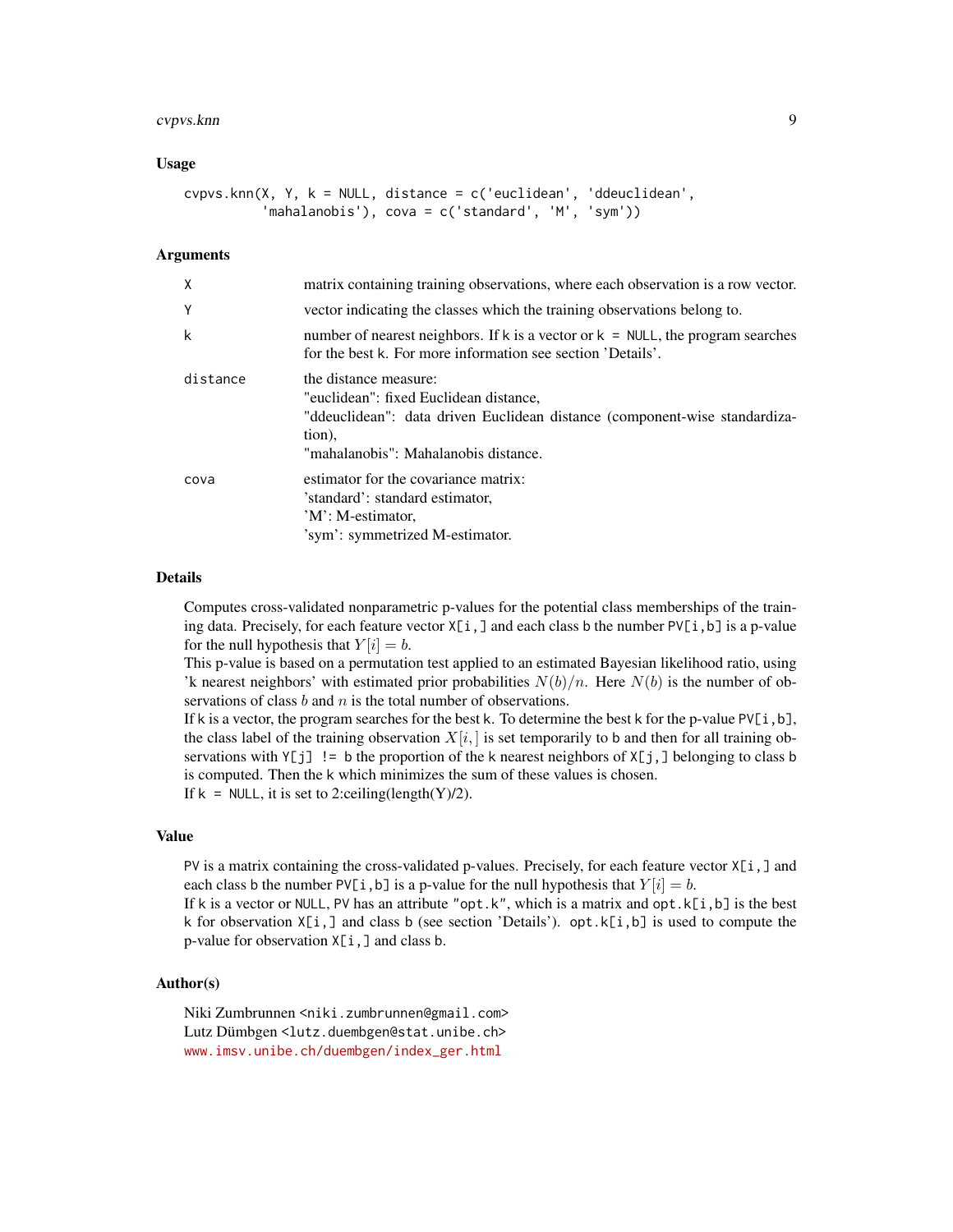## <span id="page-9-0"></span>References

Zumbrunnen N. and Dümbgen L. (2017) pvclass: An R Package for p Values for Classification. *Journal of Statistical Software 78(4)*, 1–19. doi:10.18637/jss.v078.i04

Dümbgen L., Igl B.-W. and Munk A. (2008) P-Values for Classification. *Electronic Journal of Statistics 2*, 468–493, available at <http://dx.doi.org/10.1214/08-EJS245>.

Zumbrunnen N. (2014) P-Values for Classification – Computational Aspects and Asymptotics. Ph.D. thesis, University of Bern, available at <http://boris.unibe.ch/id/eprint/53585>.

#### See Also

[cvpvs,](#page-5-1) [cvpvs.gaussian,](#page-6-1) [cvpvs.wnn,](#page-11-1) [cvpvs.logreg](#page-9-1)

#### Examples

```
X \leftarrow \text{iris}[, 1:4]Y \leftarrow \text{iris}[, 5]cvpvs.knn(X, Y, k = c(5, 10, 15))
```
<span id="page-9-1"></span>

| cypys.logreg | Cross-Validated P-Values (Penalized Multicategory Logistic Regres- |
|--------------|--------------------------------------------------------------------|
|              | sion)                                                              |

## Description

Computes cross-validated nonparametric p-values for the potential class memberships of the training data. The p-values are based on 'penalized logistic regression'.

#### Usage

```
cvpvs.logreg(X, Y, tau.o=10, find.tau=FALSE, delta=2, tau.max=80, tau.min=1,
             pen.method = c("vectors", "simple", "none"), progress = TRUE)
```
## Arguments

| $\mathsf{X}$ | matrix containing training observations, where each observation is a row vector.                       |
|--------------|--------------------------------------------------------------------------------------------------------|
| Υ            | vector indicating the classes which the training observations belong to.                               |
| tau.o        | the penalty parameter (see section 'Details' below).                                                   |
| find.tau     | logical. If TRUE the program searches for the best tau. For more information<br>see section 'Details'. |
| delta        | factor for the penalty parameter. Should be greater than 1. Only needed if<br>$find$ tau == TRUE.      |
| tau.max      | maximal penalty parameter considered. Only needed if find. tau == TRUE.                                |
| tau.min      | minimal penalty parameter considered. Only needed if f ind. tau == TRUE.                               |
| pen.method   | the method of penalization (see section 'Details' below).                                              |
| progress     | optional parameter for reporting the status of the computations.                                       |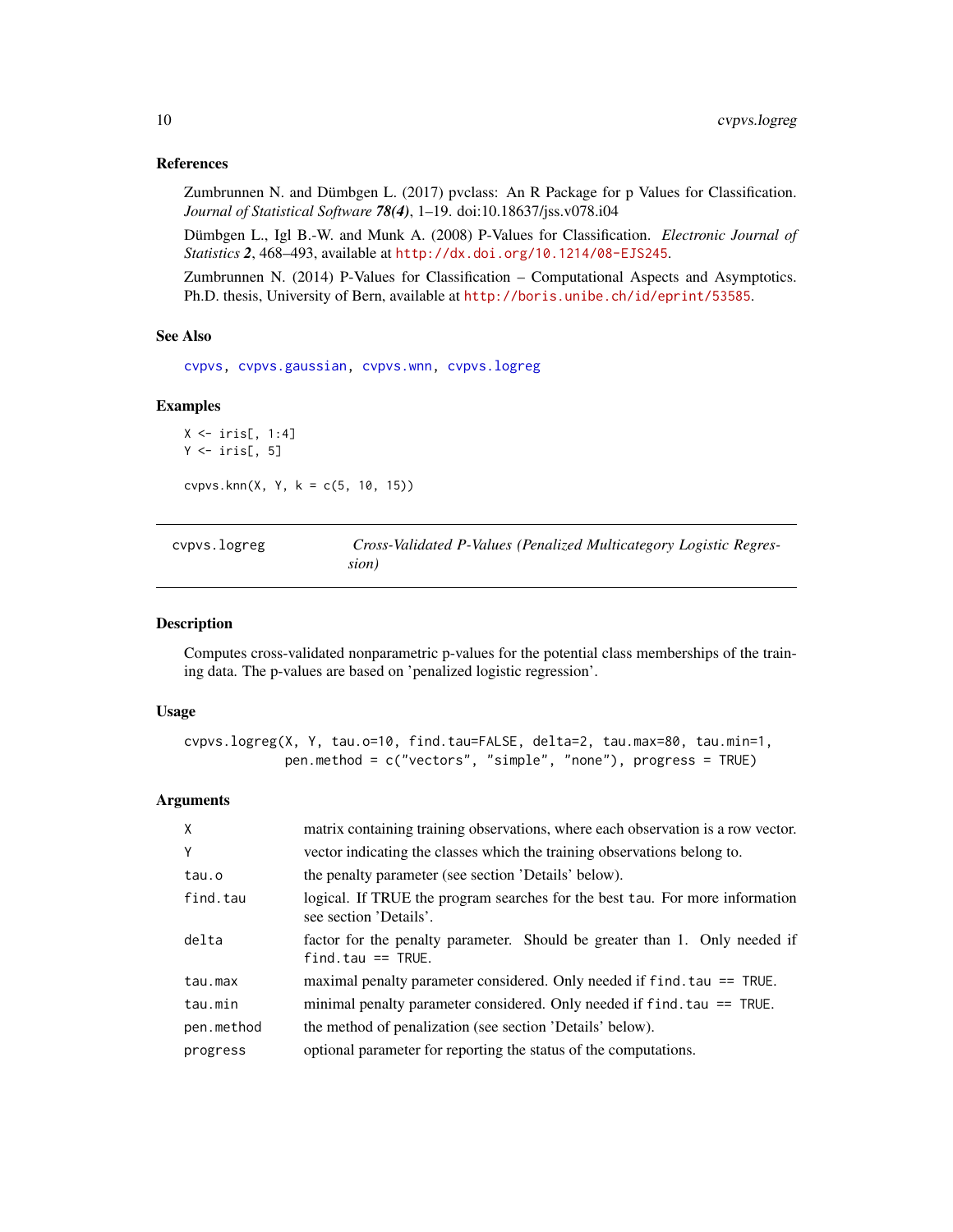#### <span id="page-10-0"></span>cvpvs.logreg 11

#### Details

Computes cross-validated nonparametric p-values for the potential class memberships of the training data. Precisely, for each feature vector  $X[i, ]$  and each class b the number  $PV[i, b]$  is a p-value for the null hypothesis that  $Y[i]$  equals b, based on the remaining training observations.

This p-value is based on a permutation test applied to an estimated Bayesian likelihood ratio, using 'penalized logistic regression'. This means, the conditional probability of  $Y = y$ , given  $X = x$ , is assumed to be proportional to  $exp(a_y + b_y^T x)$ . The parameters  $a_y$ ,  $b_y$  are estimated via penalized maximum log-likelihood. The penalization is either a weighted sum of the euclidean norms of the vectors  $(b_1[j], b_2[j], \ldots, b_L[j])$  (pen.method=='vectors') or a weighted sum of all moduli  $|b_u[j]|$ (pen.method=='simple'). The weights are given by tau.o times the sample standard deviation (within groups) of the j-th components of the feature vectors. In case of pen.method=='none', no penalization is used, but this option may be unstable.

If find.tau == TRUE, the program searches for the best penalty parameter. To determine the best parameter tau for the p-value PV[i, b], the class label of the training observation  $X[i, j]$  is set temporarily to b and then for all training observations with  $Y[j]$  != b the estimated probability of X[j,] belonging to class b is computed. Then the tau which minimizes the sum of these values is chosen. First, tau.o is compared with tau.o\*delta. If tau.o\*delta is better, it is compared with tau.o\*delta^2, etc. The maximal parameter considered is tau.max. If tau.o is better than tau.o\*delta, it is compared with tau.o\*delta^-1, etc. The minimal parameter considered is tau.min.

#### Value

PV is a matrix containing the cross-validated p-values. Precisely, for each feature vector  $X[i, ]$  and each class b the number  $PV[i, b]$  is a p-value for the null hypothesis that  $Y[i] = b$ , based on the remaining training observations.

If find.tau == TRUE, PV has an attribute "tau.opt", which is a matrix and tau.opt[i,b] is the best tau for observation  $X[i, ]$  and class b (see section 'Details'). tau.opt[i,b] is used to compute the p-value for observation  $X[i, ]$  and class b.

## Author(s)

Niki Zumbrunnen <niki.zumbrunnen@gmail.com> Lutz Dümbgen <lutz.duembgen@stat.unibe.ch> [www.imsv.unibe.ch/duembgen/index\\_ger.html](www.imsv.unibe.ch/duembgen/index_ger.html)

## References

Zumbrunnen N. and Dümbgen L. (2017) pvclass: An R Package for p Values for Classification. *Journal of Statistical Software 78(4)*, 1–19. doi:10.18637/jss.v078.i04

Dümbgen L., Igl B.-W. and Munk A. (2008) P-Values for Classification. *Electronic Journal of Statistics 2*, 468–493, available at <http://dx.doi.org/10.1214/08-EJS245>.

Zumbrunnen N. (2014) P-Values for Classification – Computational Aspects and Asymptotics. Ph.D. thesis, University of Bern, available at <http://boris.unibe.ch/id/eprint/53585>.

#### See Also

[cvpvs,](#page-5-1) [cvpvs.gaussian,](#page-6-1) [cvpvs.knn,](#page-7-1) [cvpvs.wnn](#page-11-1)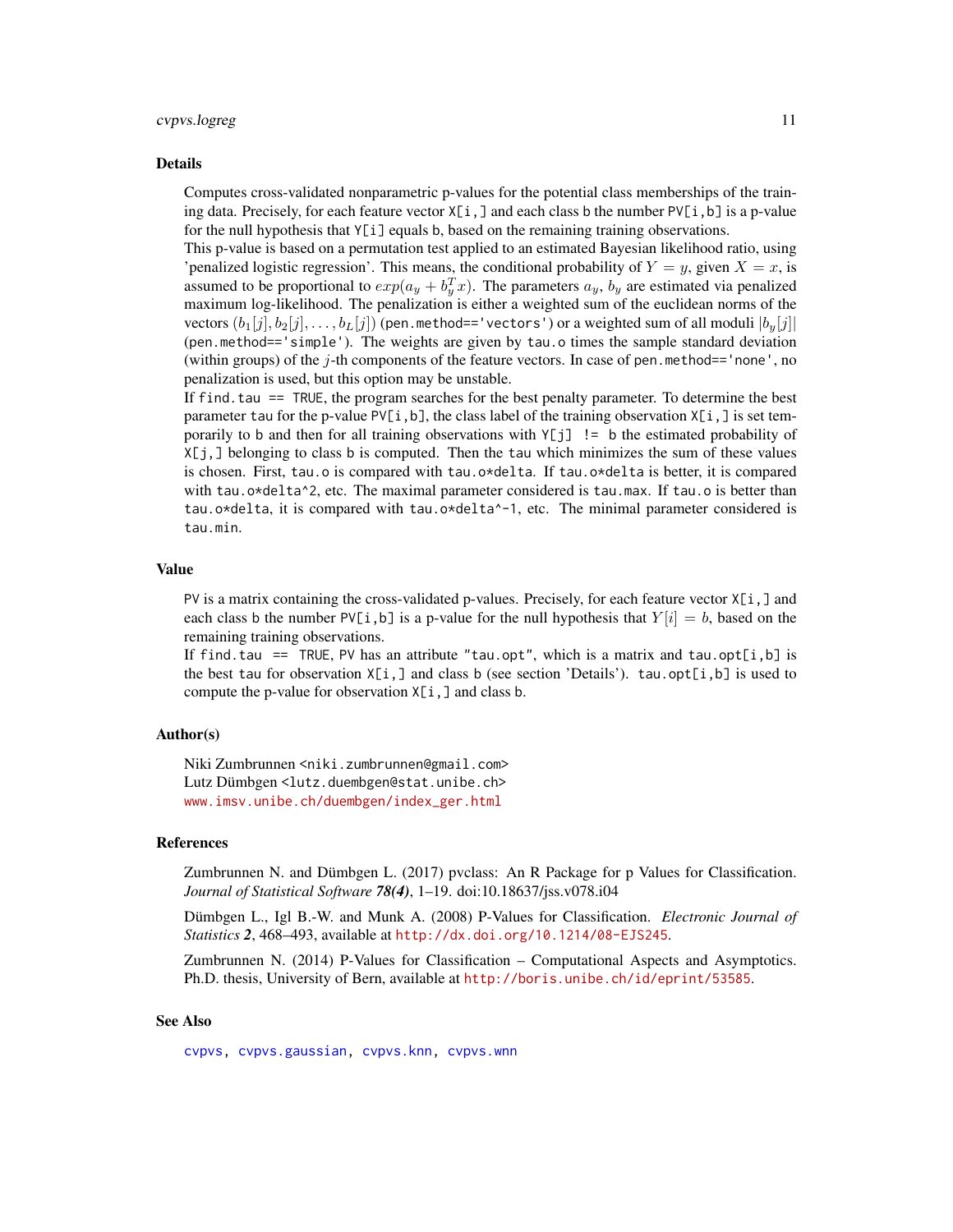## Examples

```
## Not run:
X \leftarrow \text{iris}[, 1:4]Y \leftarrow \text{iris}[, 5]cvpvs.logreg(X, Y, tau.o=1, pen.method="vectors",progress=TRUE)
## End(Not run)
# A bigger data example: Buerk's hospital data.
## Not run:
data(buerk)
X.raw <- as.matrix(buerk[,1:21])
Y.raw <- buerk[,22]
n0.raw <- sum(1 - Y.raw)
n1 \le -\text{sum}(Y\text{.raw})n0 <- 3*n1
X0 <- X.raw[Y.raw==0,]
X1 \le -X.\text{raw}[Y.\text{raw}==1, ]tmpi0 <- sample(1:n0.raw,size=n0,replace=FALSE)
tmpi1 <- sample(1:n1 ,size=n1,replace=FALSE)
X <- rbind(X0[tmpi0,],X1)
Y \leftarrow c(rep(1, n\emptyset), rep(2, n1))str(X)
str(Y)
PV <- cvpvs.logreg(X,Y,
tau.o=5,pen.method="v",progress=TRUE)
analyze.pvs(Y=Y,pv=PV,pvplot=FALSE)
## End(Not run)
```
<span id="page-11-1"></span>cvpvs.wnn *Cross-Validated P-Values (Weighted Nearest Neighbors)*

## Description

Computes cross-validated nonparametric p-values for the potential class memberships of the training data. The p-values are based on 'weighted nearest-neighbors'.

## Usage

```
cvpvs.wnn(X, Y, wtype = c('linear', 'exponential'), W = NULL,
```
<span id="page-11-0"></span>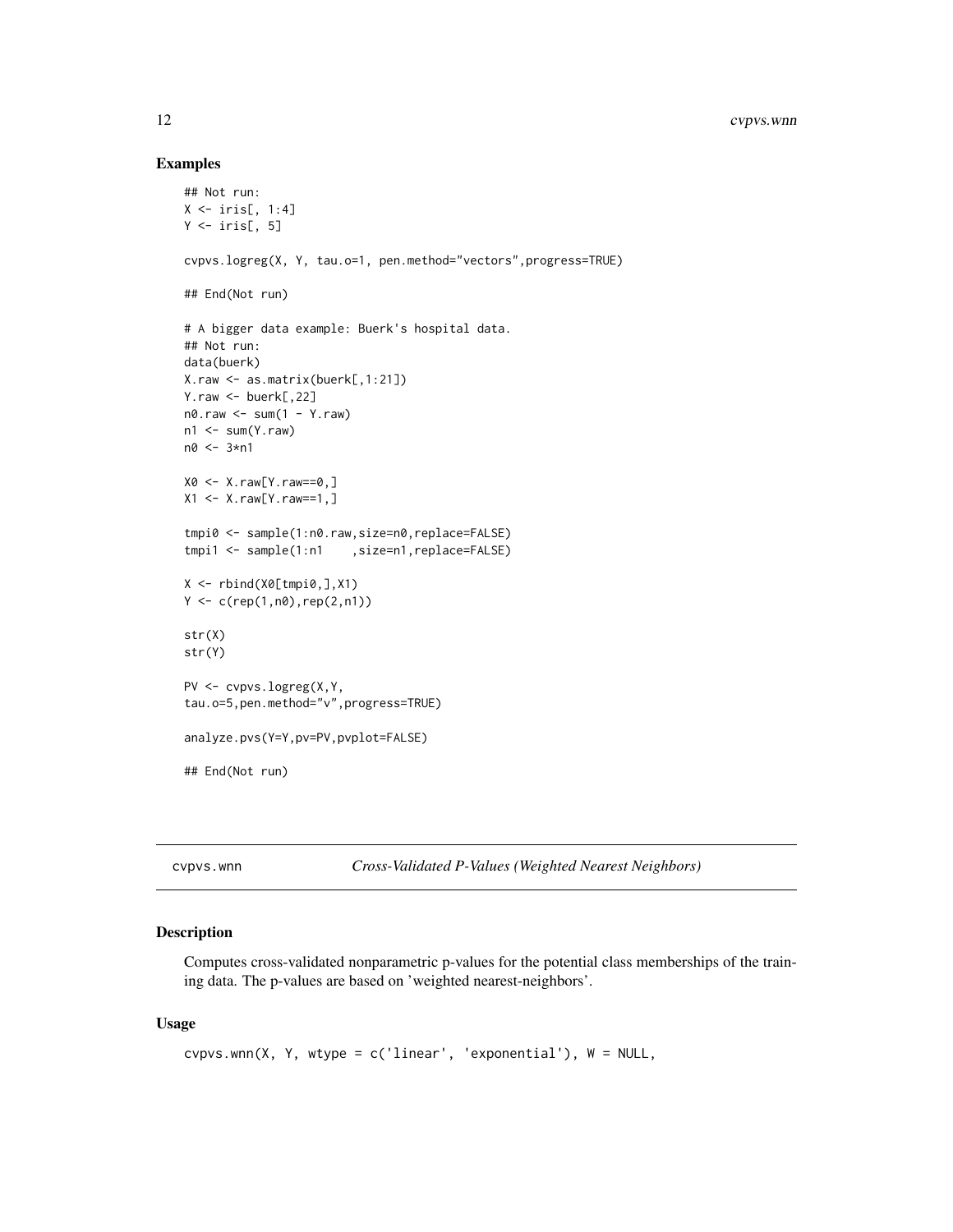tau = 0.3, distance = c('euclidean', 'ddeuclidean', 'mahalanobis'), cova = c('standard', 'M', 'sym'))

## Arguments

| X        | matrix containing training observations, where each observation is a row vector.                                                                                                                |
|----------|-------------------------------------------------------------------------------------------------------------------------------------------------------------------------------------------------|
| Y        | vector indicating the classes which the training observations belong to.                                                                                                                        |
| wtype    | type of the weight function (see section 'Details' below).                                                                                                                                      |
| W        | vector of the (decreasing) weights (see section 'Details' below).                                                                                                                               |
| tau      | parameter of the weight function. If tau is a vector or tau = NULL, the program<br>searches for the best tau. For more information see section 'Details'.                                       |
| distance | the distance measure:<br>"euclidean": fixed Euclidean distance,<br>"ddeuclidean": data driven Euclidean distance (component-wise standardiza-<br>tion),<br>"mahalanobis": Mahalanobis distance. |
| cova     | estimator for the covariance matrix:<br>'standard': standard estimator,<br>'M': M-estimator,<br>'sym': symmetrized M-estimator.                                                                 |

## Details

Computes cross-validated nonparametric p-values for the potential class memberships of the training data. Precisely, for each feature vector  $X[i, ]$  and each class b the number  $PV[i, b]$  is a p-value for the null hypothesis that Y[i] equals b.

This p-value is based on a permutation test applied to an estimated Bayesian likelihood ratio, using 'weighted nearest neighbors' with estimated prior probabilities  $N(b)/n$ . Here  $N(b)$  is the number of observations of class  $b$  and  $n$  is the total number of observations.

The (decreasing) weights for the observations can be either indicated with a  $n$  dimensional vector  $W$ or (if  $W = NULL$ ) one of the following weight functions can be used: linear:

$$
W_i = \max(1 - \frac{i}{n}/\tau, 0),
$$

exponential:

$$
W_i = (1 - \frac{i}{n})^\tau.
$$

If tau is a vector, the program searches for the best tau. To determine the best tau for the p-value PV[i, b], the class label of the training observation  $X[i]$ , is set temporarily to b and then for all training observations with  $Y[j]$  != b the sum of the weights of the observations belonging to class b is computed. Then the tau which minimizes the sum of these values is chosen.

If  $W = \text{NULL}$  and tau = NULL, tau is set to seq(0.1,0.9,0.1) if wtype = "1" and to c(1,5,10,20) if wtype  $=$  "e".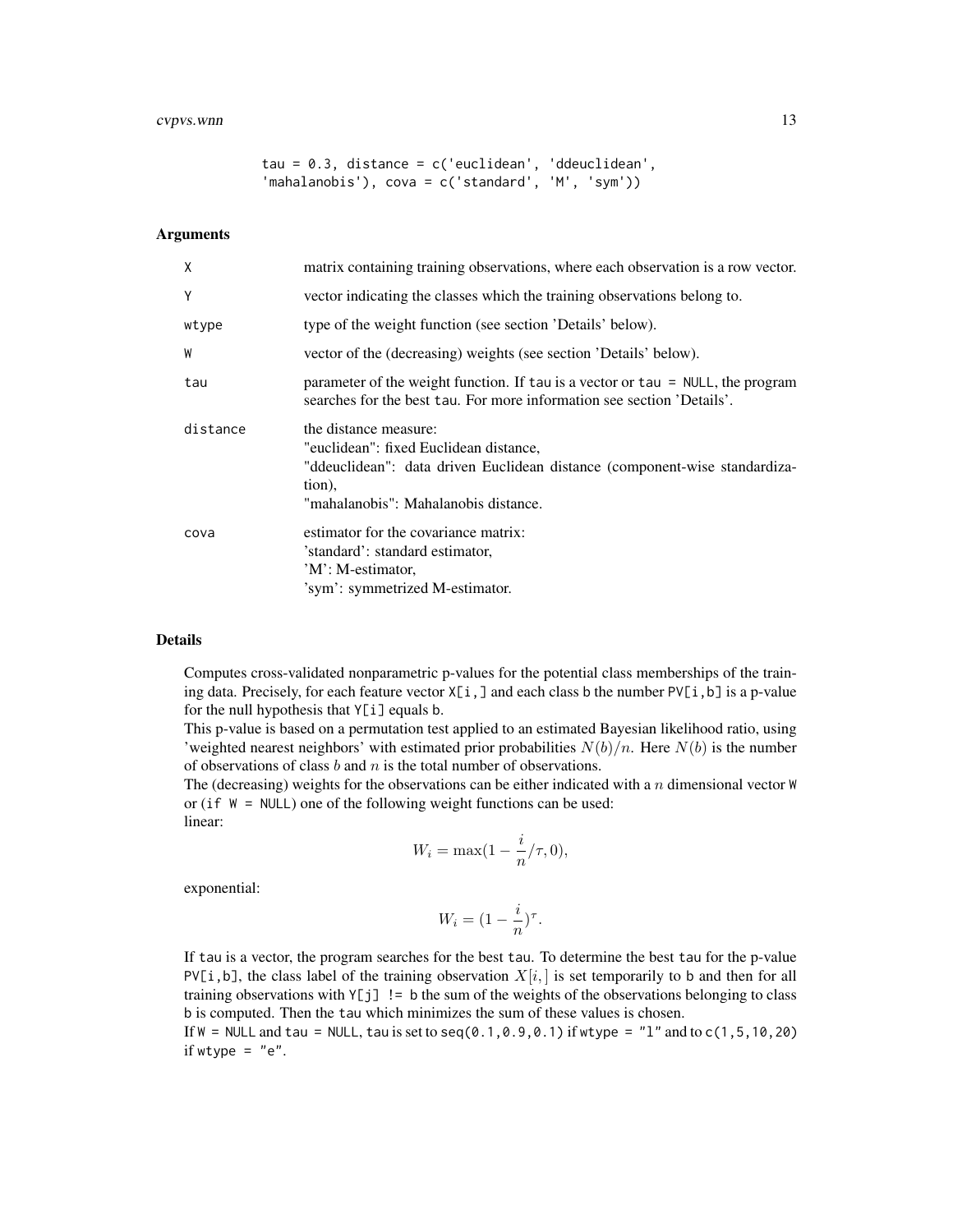## <span id="page-13-0"></span>Value

PV is a matrix containing the cross-validated p-values. Precisely, for each feature vector  $X[i, ]$  and each class b the number PV[i, b] is a p-value for the null hypothesis that  $Y[i] = b$ .

If tau is a vector or NULL (and  $W = NULL$ ), PV has an attribute "opt.tau", which is a matrix and  $opt.ta([i,b]$  is the best tau for observation  $X[i, ]$  and class b (see section 'Details'). "opt.tau" is used to compute the p-values.

## Author(s)

Niki Zumbrunnen <niki.zumbrunnen@gmail.com> Lutz Dümbgen <lutz.duembgen@stat.unibe.ch> [www.imsv.unibe.ch/duembgen/index\\_ger.html](www.imsv.unibe.ch/duembgen/index_ger.html)

#### References

Zumbrunnen N. and Dümbgen L. (2017) pvclass: An R Package for p Values for Classification. *Journal of Statistical Software 78(4)*, 1–19. doi:10.18637/jss.v078.i04

Dümbgen L., Igl B.-W. and Munk A. (2008) P-Values for Classification. *Electronic Journal of Statistics 2*, 468–493, available at <http://dx.doi.org/10.1214/08-EJS245>.

Zumbrunnen N. (2014) P-Values for Classification – Computational Aspects and Asymptotics. Ph.D. thesis, University of Bern, available at <http://boris.unibe.ch/id/eprint/53585>.

## See Also

[cvpvs,](#page-5-1) [cvpvs.gaussian,](#page-6-1) [cvpvs.knn,](#page-7-1) [cvpvs.logreg](#page-9-1)

## Examples

```
X \leftarrow \text{iris}[, 1:4]Y \leftarrow \text{iris}[, 5]cvpvs.wnn(X, Y, wtype = '1', tau = 0.5)
```
<span id="page-13-1"></span>

pvs *P-Values to Classify New Observations*

## Description

Computes nonparametric p-values for the potential class memberships of new observations.

## Usage

```
pvs(NewX, X, Y, method = c('gaussian', 'knn', 'wnn', 'logreg'), ...)
```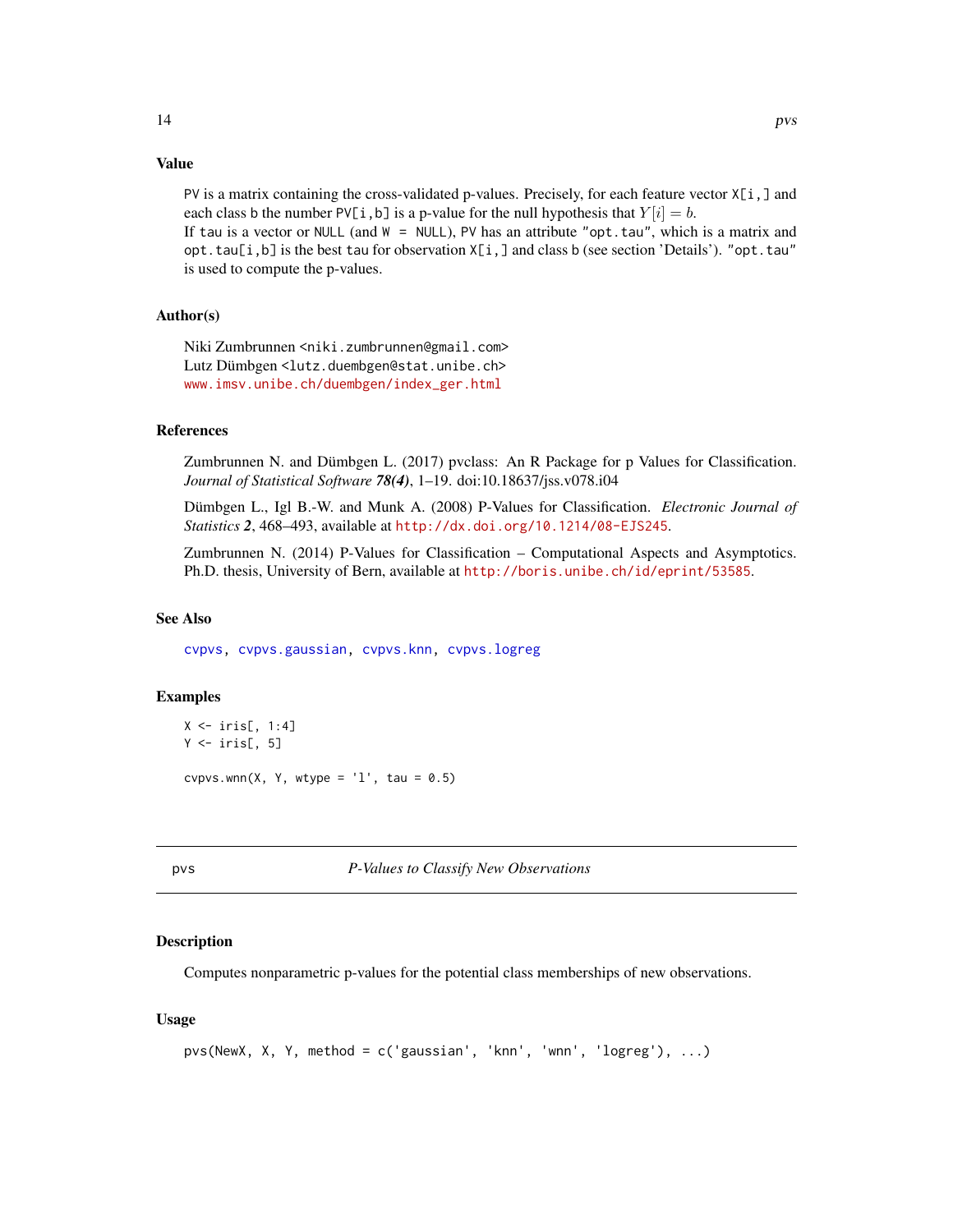## <span id="page-14-0"></span>Arguments

| NewX     | data matrix consisting of one or several new observations (row vectors) to be<br>classified.                                                                                                                                                  |
|----------|-----------------------------------------------------------------------------------------------------------------------------------------------------------------------------------------------------------------------------------------------|
| x        | matrix containing training observations, where each observation is a row vector.                                                                                                                                                              |
| v        | vector indicating the classes which the training observations belong to.                                                                                                                                                                      |
| method   | one of the following methods:<br>'gaussian': plug-in statistic for the standard Gaussian model,<br>'knn': k nearest neighbors,<br>'wnn': weighted nearest neighbors,<br>$logreg$ : multicategory logistic regression with $l1$ -penalization. |
| $\ddots$ | further arguments depending on the method (see pvs.gaussian, pvs.knn, pvs.wnn, pvs.logreg).                                                                                                                                                   |

## **Details**

Computes nonparametric p-values for the potential class memberships of new observations. Precisely, for each new observation  $NewX[i, ]$  and each class b the number  $PV[i, b]$  is a p-value for the null hypothesis that  $Y[i] = b$ .

This p-value is based on a permutation test applied to an estimated Bayesian likelihood ratio, using a plug-in statistic for the Gaussian model, 'k nearest neighbors', 'weighted nearest neighbors' or multicategory logistic regression with l1-penalization (see [pvs.gaussian,](#page-15-1) [pvs.knn,](#page-16-1) [pvs.wnn,](#page-20-1) [pvs.logreg](#page-18-1)) with estimated prior probabilities  $N(b)/n$ . Here  $N(b)$  is the number of observations of class b and n is the total number of observations.

#### Value

PV is a matrix containing the p-values. Precisely, for each new observation NewX[i,] and each class b the number PV[i, b] is a p-value for the null hypothesis that  $Y[i] = b$ .

## Author(s)

Niki Zumbrunnen <niki.zumbrunnen@gmail.com> Lutz Dümbgen <lutz.duembgen@stat.unibe.ch> [www.imsv.unibe.ch/duembgen/index\\_ger.html](www.imsv.unibe.ch/duembgen/index_ger.html)

## References

Zumbrunnen N. and Dümbgen L. (2017) pvclass: An R Package for p Values for Classification. *Journal of Statistical Software 78(4)*, 1–19. doi:10.18637/jss.v078.i04

Dümbgen L., Igl B.-W. and Munk A. (2008) P-Values for Classification. *Electronic Journal of Statistics 2*, 468–493, available at <http://dx.doi.org/10.1214/08-EJS245>.

Zumbrunnen N. (2014) P-Values for Classification – Computational Aspects and Asymptotics. Ph.D. thesis, University of Bern, available at <http://boris.unibe.ch/id/eprint/53585>.

## See Also

[pvs.gaussian,](#page-15-1) [pvs.knn,](#page-16-1) [pvs.wnn,](#page-20-1) [pvs.logreg,](#page-18-1) [cvpvs,](#page-5-1) [analyze.pvs](#page-2-1)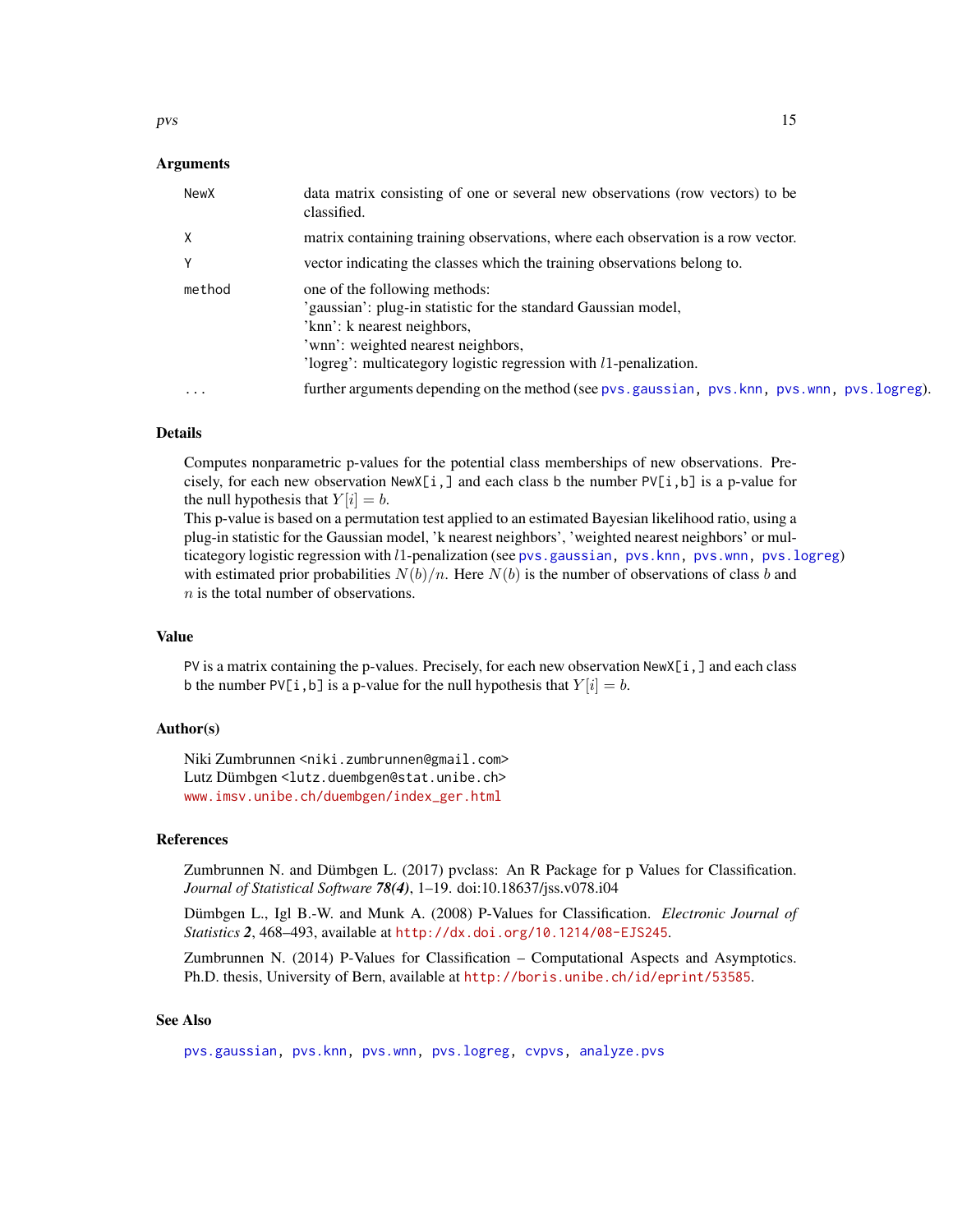## Examples

```
X <- iris[c(1:49, 51:99, 101:149), 1:4]
Y <- iris[c(1:49, 51:99, 101:149), 5]
NewX <- iris[c(50, 100, 150), 1:4]
pvs(NewX, X, Y, method = 'k', k = 10)
```
<span id="page-15-1"></span>

pvs.gaussian *P-Values to Classify New Observations (Gaussian)*

#### Description

Computes nonparametric p-values for the potential class memberships of new observations. The p-values are based on a plug-in statistic for the standard Gaussian model. The latter means that the conditional distribution of X, given  $Y = y$ , is Gaussian with mean depending on y and a global covariance matrix.

## Usage

```
pvs.gaussian(NewX, X, Y, cova = c('standard', 'M', 'sym'))
```
#### Arguments

| NewX     | data matrix consisting of one or several new observations (row vectors) to be<br>classified.                                    |
|----------|---------------------------------------------------------------------------------------------------------------------------------|
| $\times$ | matrix containing training observations, where each observation is a row vector.                                                |
| Y        | vector indicating the classes which the training observations belong to.                                                        |
| cova     | estimator for the covariance matrix:<br>'standard': standard estimator,<br>'M': M-estimator,<br>'sym': symmetrized M-estimator. |

## Details

Computes nonparametric p-values for the potential class memberships of new observations. Precisely, for each new observation  $NewX[i, ]$  and each class b the number  $PV[i, b]$  is a p-value for the null hypothesis that  $Y[i] = b$ .

This p-value is based on a permutation test applied to an estimated Bayesian likelihood ratio, using a plug-in statistic for the standard Gaussian model with estimated prior probabilities  $N(b)/n$ . Here  $N(b)$  is the number of observations of class b and n is the total number of observations.

## Value

PV is a matrix containing the p-values. Precisely, for each new observation NewX[i,] and each class b the number PV[i, b] is a p-value for the null hypothesis that  $Y[i] = b$ .

<span id="page-15-0"></span>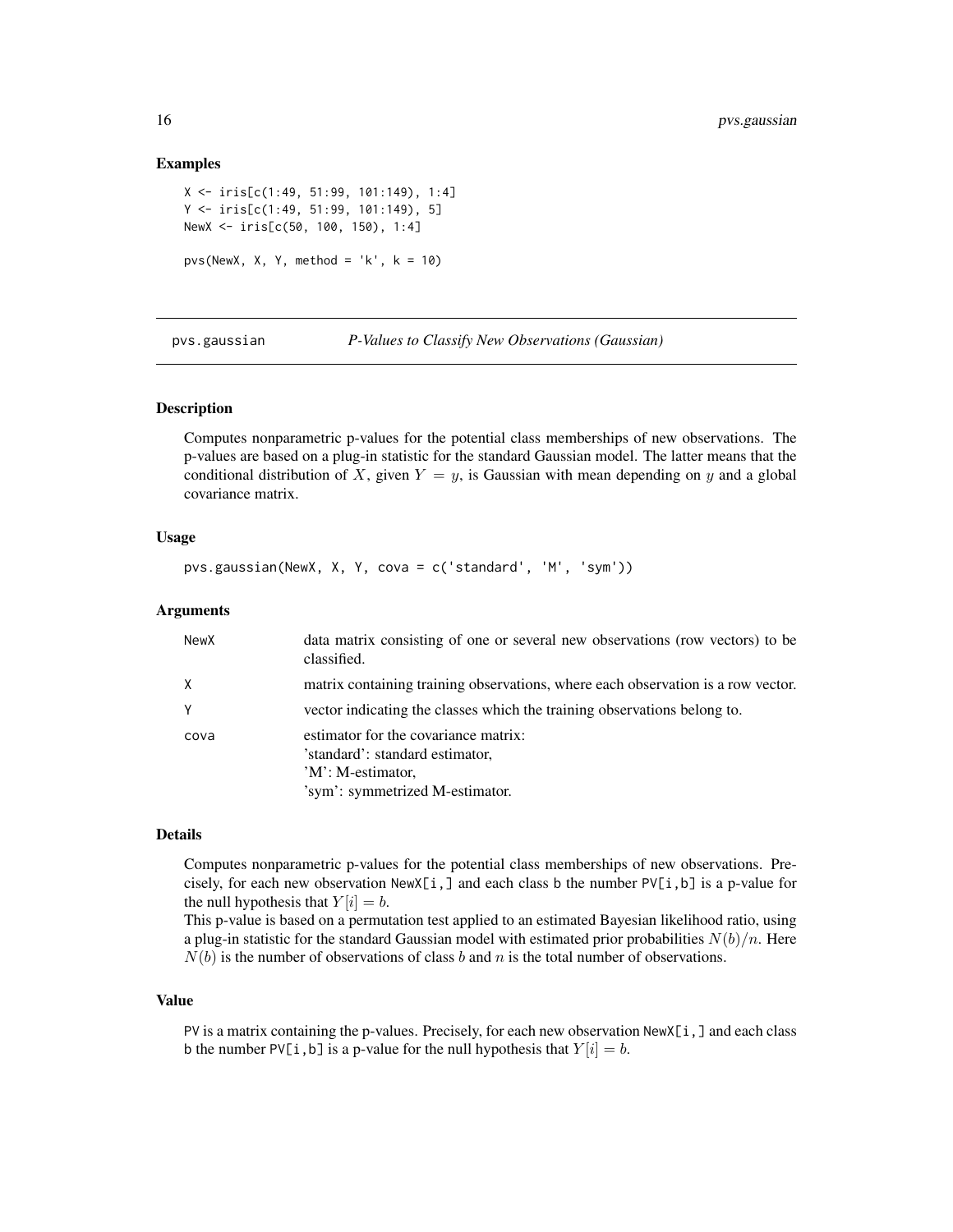#### <span id="page-16-0"></span>pvs.knn **17**

## Author(s)

Niki Zumbrunnen <niki.zumbrunnen@gmail.com> Lutz Dümbgen <lutz.duembgen@stat.unibe.ch> [www.imsv.unibe.ch/duembgen/index\\_ger.html](www.imsv.unibe.ch/duembgen/index_ger.html)

## References

Zumbrunnen N. and Dümbgen L. (2017) pvclass: An R Package for p Values for Classification. *Journal of Statistical Software 78(4)*, 1–19. doi:10.18637/jss.v078.i04

Dümbgen L., Igl B.-W. and Munk A. (2008) P-Values for Classification. *Electronic Journal of Statistics 2*, 468–493, available at <http://dx.doi.org/10.1214/08-EJS245>.

Zumbrunnen N. (2014) P-Values for Classification – Computational Aspects and Asymptotics. Ph.D. thesis, University of Bern, available at <http://boris.unibe.ch/id/eprint/53585>.

## See Also

[pvs,](#page-13-1) [pvs.knn,](#page-16-1) [pvs.wnn,](#page-20-1) [pvs.logreg](#page-18-1)

## Examples

```
X <- iris[c(1:49, 51:99, 101:149), 1:4]
Y <- iris[c(1:49, 51:99, 101:149), 5]
NewX <- iris[c(50, 100, 150), 1:4]
pvs.gaussian(NewX, X, Y, cova = 'standard')
```
<span id="page-16-1"></span>pvs.knn *P-Values to Classify New Observations (k Nearest Neighbors)*

#### Description

Computes nonparametric p-values for the potential class memberships of new observations. The p-values are based on 'k nearest neighbors'.

## Usage

```
pvs.knn(NewX, X, Y, k = NULL, distance = c('euclidean', 'ddeuclidean',
        'mahalanobis'), cova = c('standard', 'M', 'sym'))
```
## Arguments

| NewX | data matrix consisting of one or several new observations (row vectors) to be<br>classified. |
|------|----------------------------------------------------------------------------------------------|
|      | matrix containing training observations, where each observation is a row vector.             |
|      | vector indicating the classes which the training observations belong to.                     |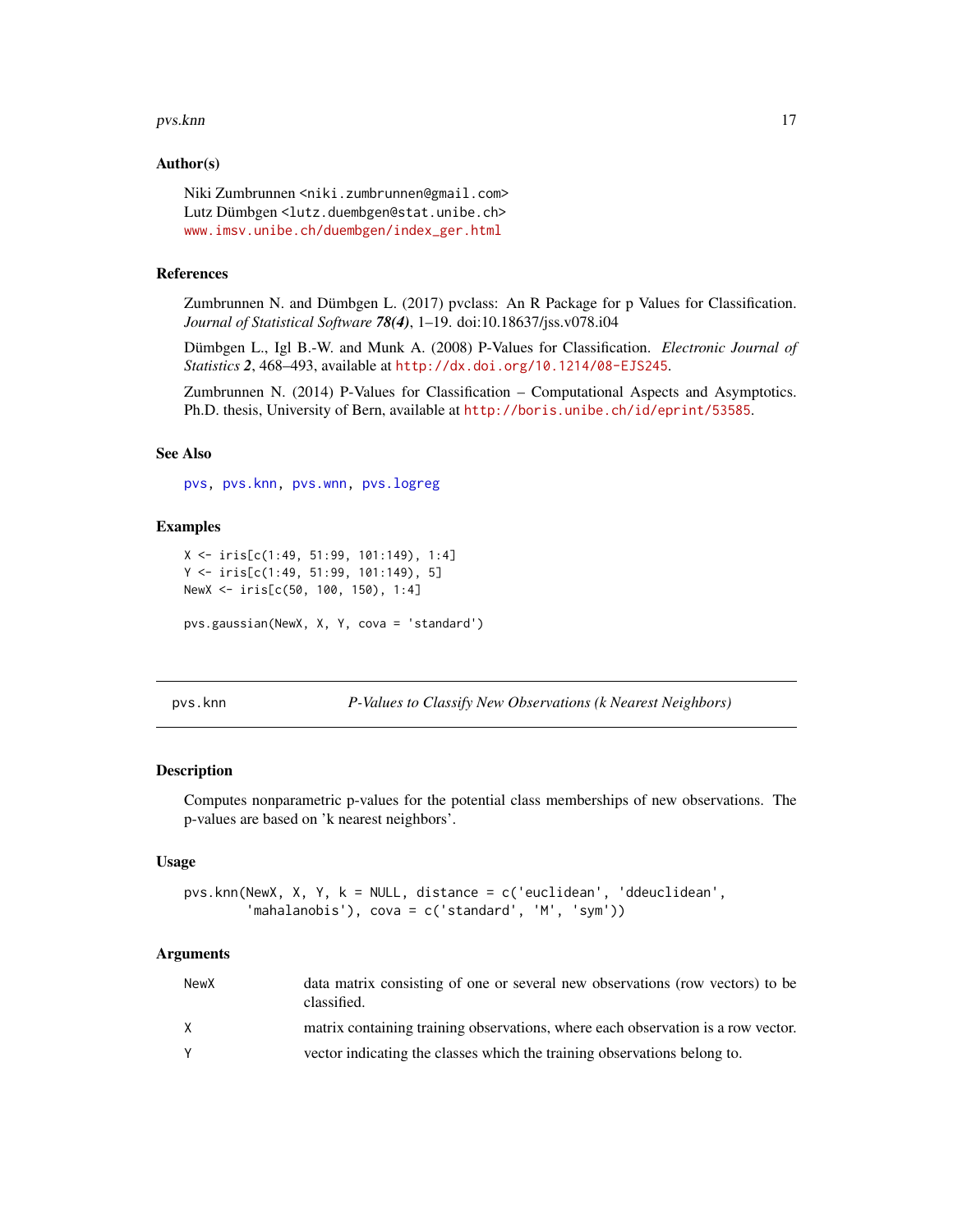| k        | number of nearest neighbors. If k is a vector or $k = NULL$ , the program searches<br>for the best k. For more information see section 'Details'.                                               |
|----------|-------------------------------------------------------------------------------------------------------------------------------------------------------------------------------------------------|
| distance | the distance measure:<br>'euclidean': fixed Euclidean distance,<br>'ddeuclidean': data driven Euclidean distance (component-wise standardiza-<br>tion),<br>'mahalanobis': Mahalanobis distance. |
| cova     | estimator for the covariance matrix:<br>'standard': standard estimator,<br>'M': M-estimator,<br>'sym': symmetrized M-estimator.                                                                 |

## Details

Computes nonparametric p-values for the potential class memberships of new observations. Precisely, for each new observation  $NewX[i, ]$  and each class b the number  $PV[i, b]$  is a p-value for the null hypothesis that  $Y[i] = b$ .

This p-value is based on a permutation test applied to an estimated Bayesian likelihood ratio, using 'k nearest neighbors' with estimated prior probabilities  $N(b)/n$ . Here  $N(b)$  is the number of observations of class  $b$  and  $n$  is the total number of observations.

If k is a vector, the program searches for the best k. To determine the best k for the p-value  $PV[i, b]$ , the new observation  $NewX[i, ]$  is added to the training data with class label b and then for all training observations with  $Y[j]$  != b the proportion of the k nearest neighbors of  $X[j, ]$  belonging to class b is computed. Then the k which minimizes the sum of these values is chosen. If  $k = NULL$ , it is set to 2:ceiling(length(Y)/2).

#### Value

PV is a matrix containing the p-values. Precisely, for each new observation NewX[i,] and each class b the number PV[i, b] is a p-value for the null hypothesis that  $Y[i] = b$ .

If k is a vector or NULL, PV has an attribute "opt.k", which is a matrix and opt.k[i,b] is the best k for observation  $NewX[i, ]$  and class b (see section 'Details'). opt.  $k[i, b]$  is used to compute the p-value for observation NewX[i,] and class b.

## Author(s)

Niki Zumbrunnen <niki.zumbrunnen@gmail.com> Lutz Dümbgen <lutz.duembgen@stat.unibe.ch> [www.imsv.unibe.ch/duembgen/index\\_ger.html](www.imsv.unibe.ch/duembgen/index_ger.html)

## References

Zumbrunnen N. and Dümbgen L. (2017) pvclass: An R Package for p Values for Classification. *Journal of Statistical Software 78(4)*, 1–19. doi:10.18637/jss.v078.i04

Dümbgen L., Igl B.-W. and Munk A. (2008) P-Values for Classification. *Electronic Journal of Statistics 2*, 468–493, available at <http://dx.doi.org/10.1214/08-EJS245>.

Zumbrunnen N. (2014) P-Values for Classification – Computational Aspects and Asymptotics. Ph.D. thesis, University of Bern, available at <http://boris.unibe.ch/id/eprint/53585>.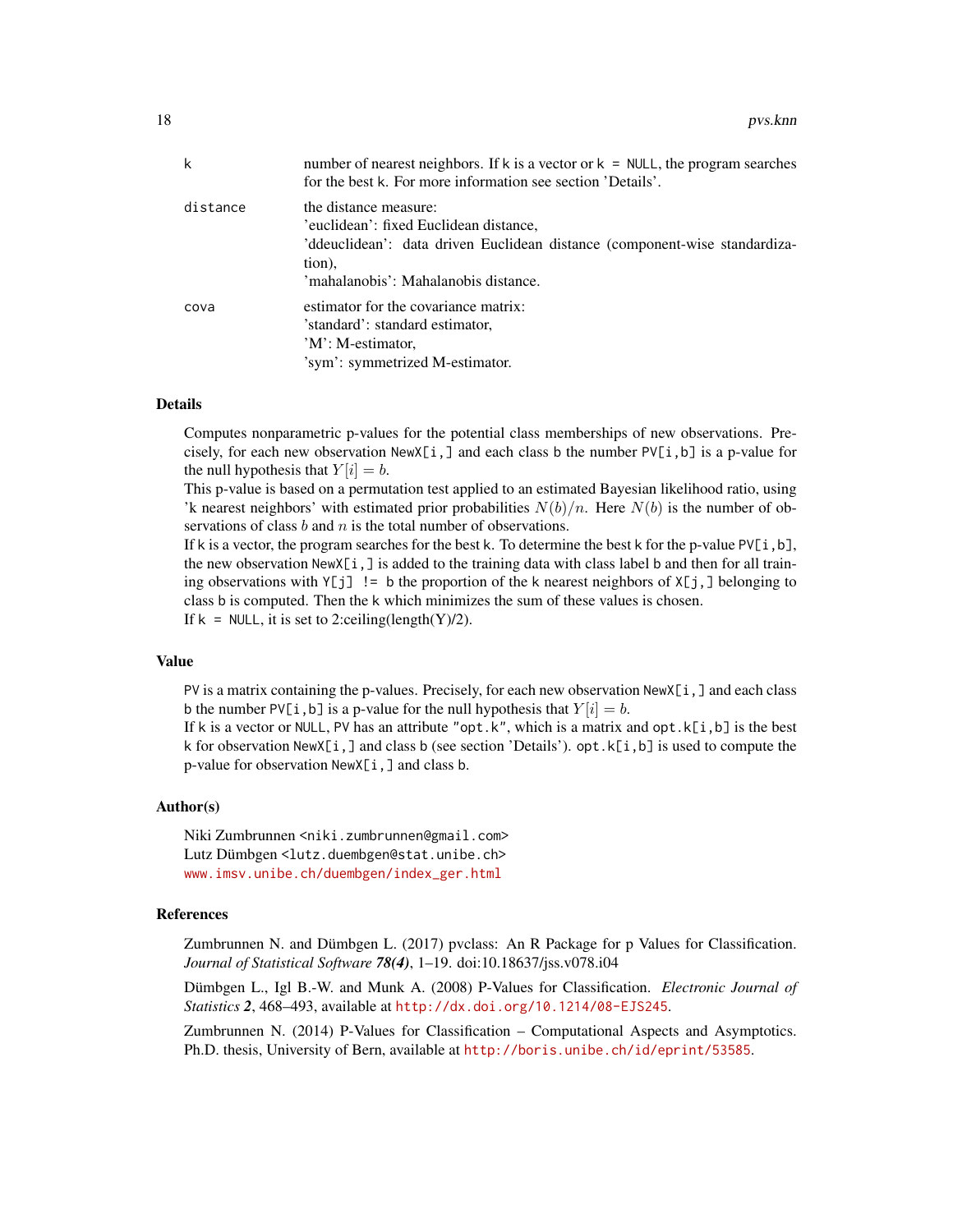## <span id="page-18-0"></span>pvs.logreg 19

## See Also

[pvs,](#page-13-1) [pvs.gaussian,](#page-15-1) [pvs.wnn,](#page-20-1) [pvs.logreg](#page-18-1)

## Examples

```
X <- iris[c(1:49, 51:99, 101:149), 1:4]
Y <- iris[c(1:49, 51:99, 101:149), 5]
NewX <- iris[c(50, 100, 150), 1:4]
```
pvs.knn(NewX, X, Y, k = c(5, 10, 15))

<span id="page-18-1"></span>

| pvs.logreg | P-Values to Classify New Observations (Penalized Multicategory Lo- |
|------------|--------------------------------------------------------------------|
|            | <i>gistic Regression</i> )                                         |

## Description

Computes nonparametric p-values for the potential class memberships of new observations. The p-values are based on 'penalized logistic regression'.

## Usage

pvs.logreg(NewX, X, Y, tau.o = 10, find.tau=FALSE, delta=2, tau.max=80, tau.min=1,  $a0 = NULL, b0 = NULL,$ pen.method = c('vectors', 'simple', 'none'), progress = FALSE)

## Arguments

| NewX       | data matrix consisting of one or several new observations (row vectors) to be<br>classified.           |
|------------|--------------------------------------------------------------------------------------------------------|
| X          | matrix containing training observations, where each observation is a row vector.                       |
| Y          | vector indicating the classes which the training observations belong to.                               |
| tau.o      | the penalty parameter (see section 'Details' below).                                                   |
| find.tau   | logical. If TRUE the program searches for the best tau. For more information<br>see section 'Details'. |
| delta      | factor for the penalty parameter. Should be greater than 1. Only needed if<br>$find$ tau == TRUE.      |
| tau.max    | maximal penalty parameter considered. Only needed if $find$ tau $==$ TRUE.                             |
| tau.min    | minimal penalty parameter considered. Only needed if f ind. tau == TRUE.                               |
| a0, b0     | optional starting values for logistic regression.                                                      |
| pen.method | the method of penalization (see section 'Details' below).                                              |
| progress   | optional parameter for reporting the status of the computations.                                       |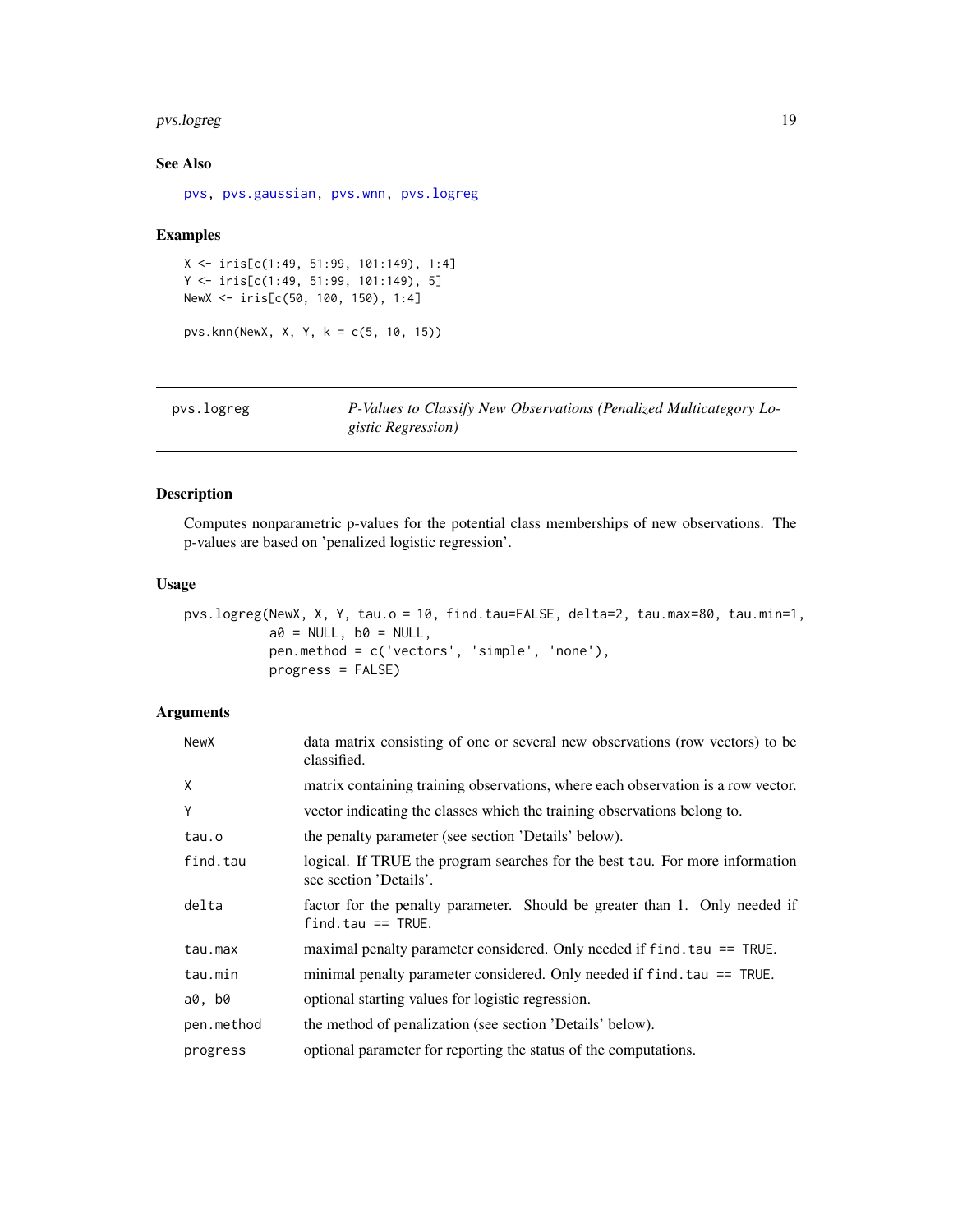## <span id="page-19-0"></span>Details

Computes nonparametric p-values for the potential class memberships of new observations. Precisely, for each new observation  $NewX[i, ]$  and each class b the number  $PV[i, b]$  is a p-value for the null hypothesis that  $Y[i]$  equals b.

This p-value is based on a permutation test applied to an estimated Bayesian likelihood ratio, using 'penalized logistic regression'. This means, the conditional probability of  $Y = y$ , given  $X = x$ , is assumed to be proportional to  $exp(a_y + b_y^T x)$ . The parameters  $a_y$ ,  $b_y$  are estimated via penalized maximum log-likelihood. The penalization is either a weighted sum of the euclidean norms of the vectors  $(b_1[j], b_2[j], \ldots, b_L[j])$  (pen.method=='vectors') or a weighted sum of all moduli  $|b_\theta[j]|$ (pen.method=='simple'). The weights are given by tau.o times the sample standard deviation (within groups) of the  $j$ -th components of the feature vectors. In case of pen.method=='none', no penalization is used, but this option may be unstable.

If find. tau == TRUE, the program searches for the best penalty parameter. To determine the best parameter tau for the p-value PV[i,b], the new observation NewX[i,] is added to the training data with class label b and then for all training observations with  $Y[j]$  != b the estimated probability of X[j,] belonging to class b is computed. Then the tau which minimizes the sum of these values is chosen. First, tau.o is compared with tau.o\*delta. If tau.o\*delta is better, it is compared with tau.o\*delta^2, etc. The maximal parameter considered is tau.max. If tau.o is better than tau.o\*delta, it is compared with tau.o\*delta^-1, etc. The minimal parameter considered is tau.min.

#### Value

PV is a matrix containing the p-values. Precisely, for each new observation  $NewX[i, ]$  and each class b the number PV[i, b] is a p-value for the null hypothesis that  $Y[i] = b$ .

If find.tau == TRUE, PV has an attribute "tau.opt", which is a matrix and tau.opt[i,b] is the best tau for observation  $NewX[i, ]$  and class b (see section 'Details'). tau.opt[i, b] is used to compute the p-value for observation NewX[i,] and class b.

## Author(s)

Niki Zumbrunnen <niki.zumbrunnen@gmail.com> Lutz Dümbgen <lutz.duembgen@stat.unibe.ch> [www.imsv.unibe.ch/duembgen/index\\_ger.html](www.imsv.unibe.ch/duembgen/index_ger.html)

## References

Zumbrunnen N. and Dümbgen L. (2017) pvclass: An R Package for p Values for Classification. *Journal of Statistical Software 78(4)*, 1–19. doi:10.18637/jss.v078.i04

Dümbgen L., Igl B.-W. and Munk A. (2008) P-Values for Classification. *Electronic Journal of Statistics 2*, 468–493, available at <http://dx.doi.org/10.1214/08-EJS245>.

Zumbrunnen N. (2014) P-Values for Classification – Computational Aspects and Asymptotics. Ph.D. thesis, University of Bern, available at <http://boris.unibe.ch/id/eprint/53585>.

#### See Also

[pvs,](#page-13-1) [pvs.gaussian,](#page-15-1) [pvs.knn,](#page-16-1) [pvs.wnn](#page-20-1)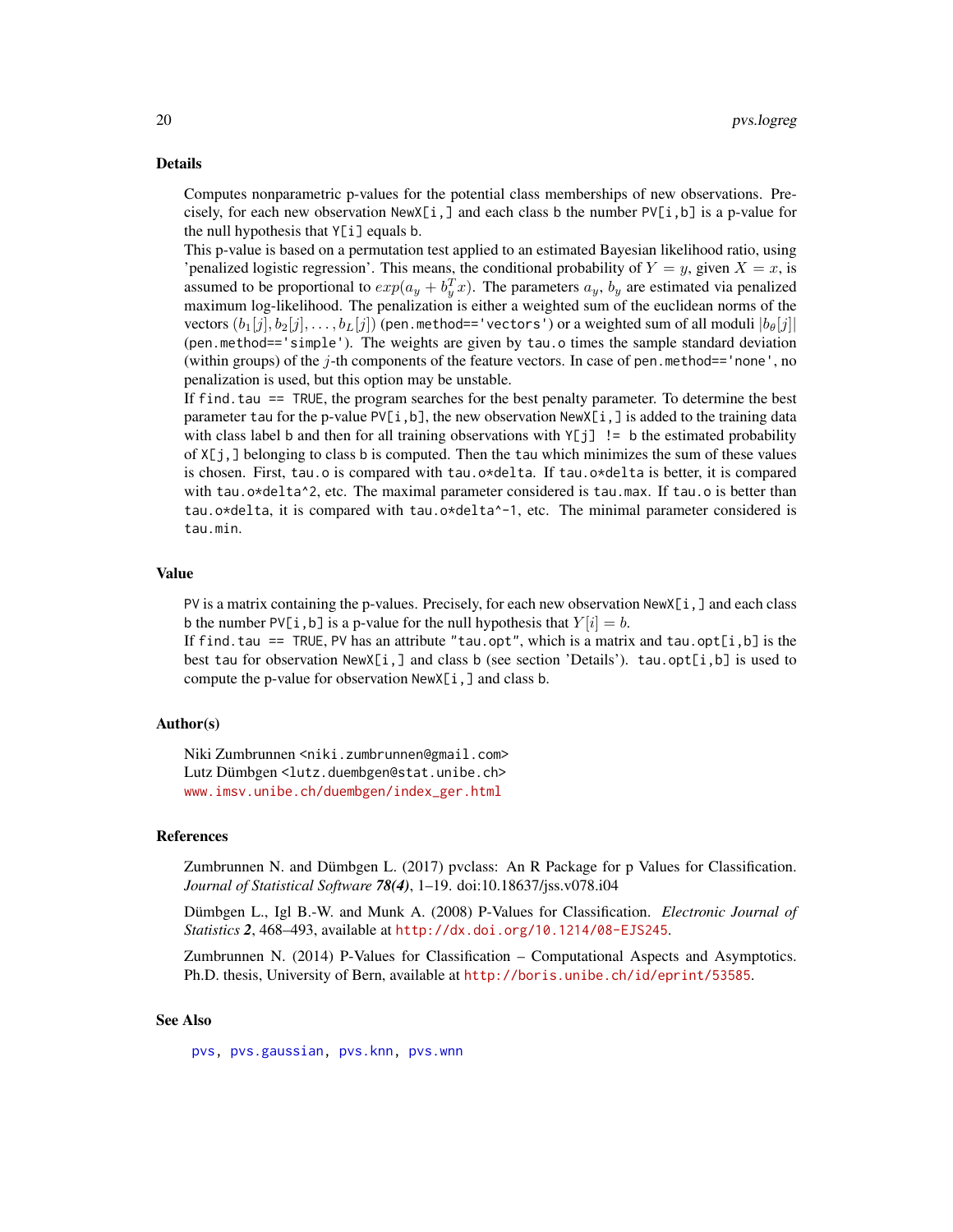#### <span id="page-20-0"></span>pvs.wnn 21

## Examples

```
X <- iris[c(1:49, 51:99, 101:149), 1:4]
Y <- iris[c(1:49, 51:99, 101:149), 5]
NewX <- iris[c(50, 100, 150), 1:4]
pvs.logreg(NewX, X, Y, tau.o=1, pen.method="vectors", progress=TRUE)
# A bigger data example: Buerk's hospital data.
## Not run:
data(buerk)
X.raw <- as.matrix(buerk[,1:21])
Y.raw \leq - buerk[,22]
n0.raw <- sum(1 - Y.raw)
n1 < -sum(Y, raw)n0 < -3*n1X0 <- X.raw[Y.raw==0,]
X1 <- X.raw[Y.raw==1,]
tmpi0 <- sample(1:n0.raw,size=3*n1,replace=FALSE)
tmpi1 <- sample(1:n1 , size= n1, replace=FALSE)
Xtrain <- rbind(X0[tmpi0[1:(n0-100)],],X1[1:(n1-100),])
Ytrain <- c(rep(1,n0-100),rep(2,n1-100))
Xtest <- rbind(X0[tmpi0[(n0-99):n0],],X1[(n1-99):n1,])
Ytest <- c(rep(1,100),rep(2,100))
PV <- pvs.logreg(Xtest,Xtrain,Ytrain,tau.o=2,progress=TRUE)
analyze.pvs(Y=Ytest,pv=PV,pvplot=FALSE)
## End(Not run)
```
<span id="page-20-1"></span>pvs.wnn *P-Values to Classify New Observations (Weighted Nearest Neighbors)*

## Description

Computes nonparametric p-values for the potential class memberships of new observations. The p-values are based on 'weighted nearest-neighbors'.

#### Usage

```
pvs.wnn(NewX, X, Y, wtype = c('linear', 'exponential'), W = NULL,
        tau = 0.3, distance = c('euclidean', 'ddeuclidean',
        'mahalanobis'), cova = c('standard', 'M', 'sym'))
```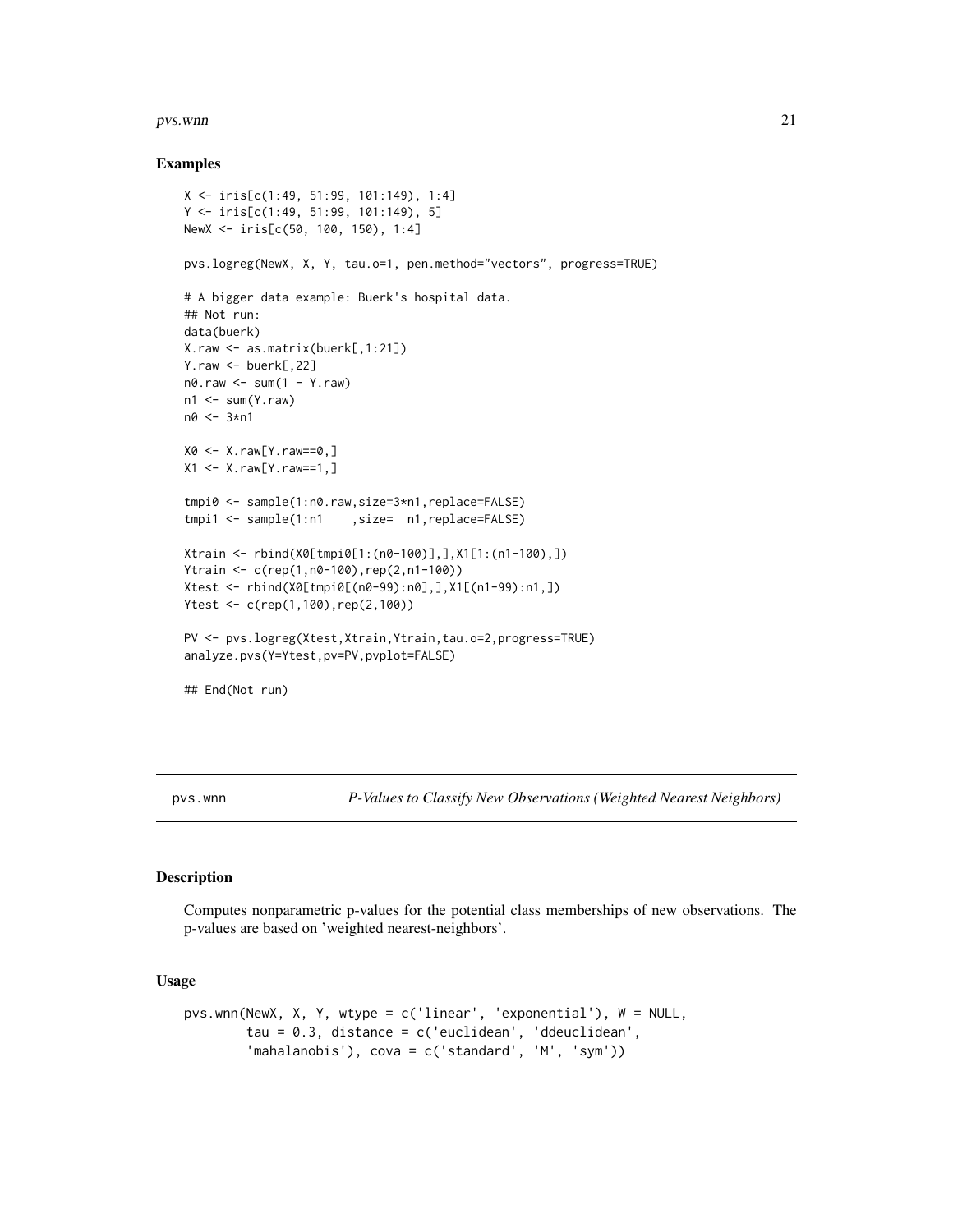## **Arguments**

| NewX     | data matrix consisting of one or several new observations (row vectors) to be<br>classified.                                                                                                    |
|----------|-------------------------------------------------------------------------------------------------------------------------------------------------------------------------------------------------|
| X        | matrix containing training observations, where each observation is a row vector.                                                                                                                |
| Y        | vector indicating the classes which the training observations belong to.                                                                                                                        |
| wtype    | type of the weight function (see section 'Details' below).                                                                                                                                      |
| W        | vector of the (decreasing) weights (see section 'Details' below).                                                                                                                               |
| tau      | parameter of the weight function. If tau is a vector or tau = NULL, the program<br>searches for the best tau. For more information see section 'Details'.                                       |
| distance | the distance measure:<br>'euclidean': fixed Euclidean distance,<br>'ddeuclidean': data driven Euclidean distance (component-wise standardiza-<br>tion),<br>'mahalanobis': Mahalanobis distance. |
| cova     | estimator for the covariance matrix:<br>'standard': standard estimator,<br>'M': M-estimator,<br>'sym': symmetrized M-estimator.                                                                 |

## Details

Computes nonparametric p-values for the potential class memberships of new observations. Precisely, for each new observation  $NewX[i, ]$  and each class b the number  $PV[i, b]$  is a p-value for the null hypothesis that  $Y[i] = b$ .

This p-value is based on a permutation test applied to an estimated Bayesian likelihood ratio, using 'weighted nearest neighbors' with estimated prior probabilities  $N(b)/n$ . Here  $N(b)$  is the number of observations of class  $b$  and  $n$  is the total number of observations.

The (decreasing) weights for the observation can be either indicated with a  $n$  dimensional vector  $W$ or (if W = NULL) one of the following weight functions can be used: linear:

exponential:

$$
W_i = \max(1 - \frac{i}{n}/\tau, 0),
$$

$$
W_i = (1 - \frac{i}{n})^{\tau}.
$$

If tau is a vector, the program searches for the best tau. To determine the best tau for the p-value  $PV[i, b]$ , the new observation NewX[i,] is added to the training data with class label b and then for all training observations with  $Y[j]$  != b the sum of the weights of the observations belonging to class b is computed. Then the tau which minimizes the sum of these values is chosen.

If tau = NULL, it is set to seq(0.1, 0.9, 0.1) if wtype =  $"1"$  and to  $c(1,5,10,20)$  if wtype =  $"e"$ .

## Value

PV is a matrix containing the p-values. Precisely, for each new observation NewX[i,] and each class b the number PV[i, b] is a p-value for the null hypothesis that  $Y[i] = b$ .

If tau is a vector or NULL (and  $W = NULL$ ), PV has an attribute "opt.tau", which is a matrix and opt.tau[i,b] is the best tau for observation  $NewX[i, ]$  and class b (see section 'Details'). opt.tau[i,b] is used to compute the p-value for observation NewX[i,] and class b.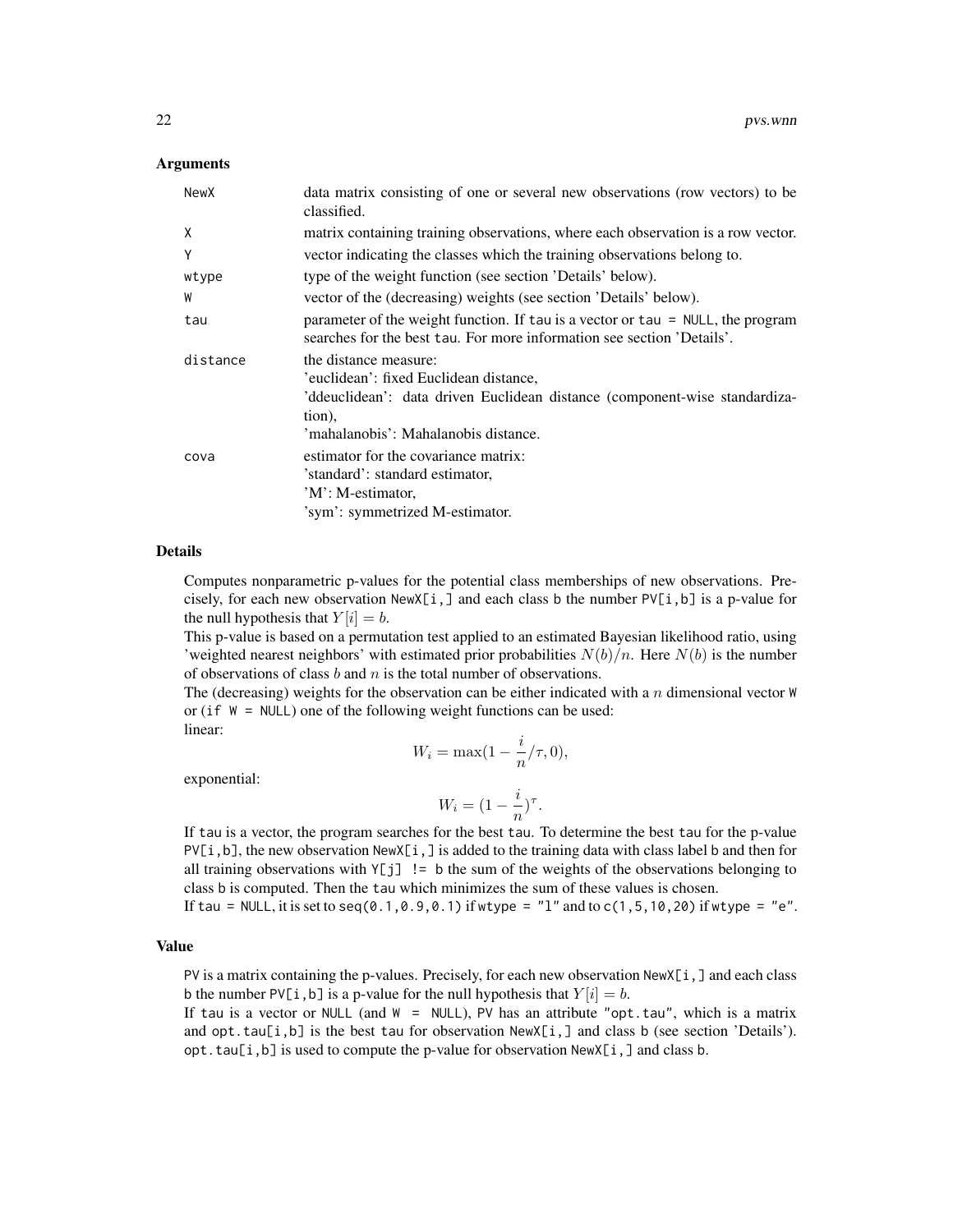#### <span id="page-22-0"></span>pvs.wnn 23

## Author(s)

Niki Zumbrunnen <niki.zumbrunnen@gmail.com> Lutz Dümbgen <lutz.duembgen@stat.unibe.ch> [www.imsv.unibe.ch/duembgen/index\\_ger.html](www.imsv.unibe.ch/duembgen/index_ger.html)

## References

Zumbrunnen N. and Dümbgen L. (2017) pvclass: An R Package for p Values for Classification. *Journal of Statistical Software 78(4)*, 1–19. doi:10.18637/jss.v078.i04

Dümbgen L., Igl B.-W. and Munk A. (2008) P-Values for Classification. *Electronic Journal of Statistics 2*, 468–493, available at <http://dx.doi.org/10.1214/08-EJS245>.

Zumbrunnen N. (2014) P-Values for Classification – Computational Aspects and Asymptotics. Ph.D. thesis, University of Bern, available at <http://boris.unibe.ch/id/eprint/53585>.

## See Also

[pvs,](#page-13-1) [pvs.gaussian,](#page-15-1) [pvs.knn,](#page-16-1) [pvs.logreg](#page-18-1)

## Examples

```
X <- iris[c(1:49, 51:99, 101:149), 1:4]
Y <- iris[c(1:49, 51:99, 101:149), 5]
NewX <- iris[c(50, 100, 150), 1:4]
```
pvs.wnn(NewX, X, Y, wtype =  $'1'$ , tau = 0.5)